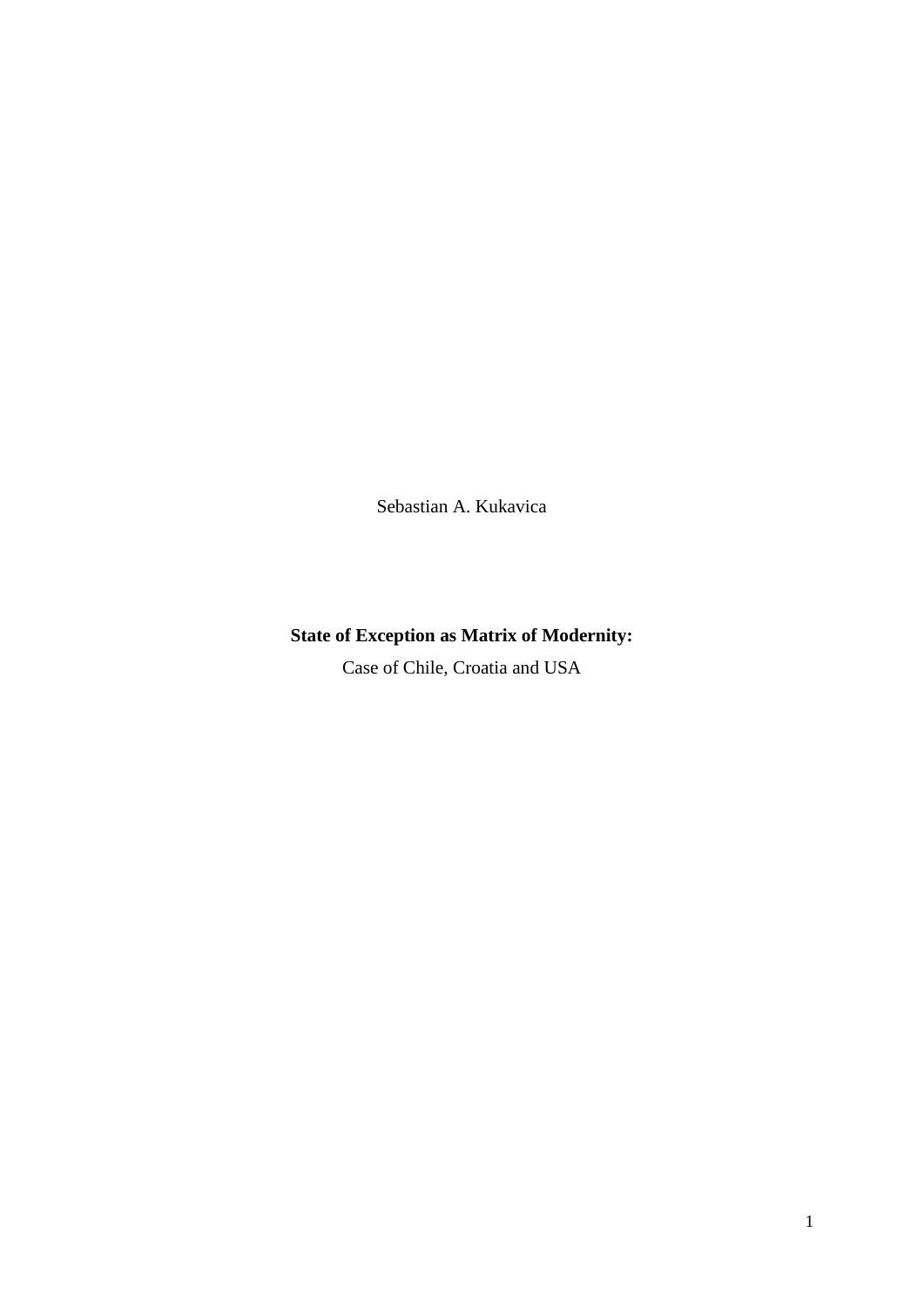# **1. Introduction**

Carl Schmitt famously asserted that the sovereign's monopoly on declaration of the state of exception (state of emergency) in the situation of necessity [*Notstand*] represents the very essence of modern state. Based on this groundbreaking idea, many political philosophers have tried to retell the history of the modern state presenting it as a history of permanent occurance of various states of exception thorugh which state was able to control populations (biopolitics), eliminate enemies of the state (sovereign power), neutralize their negative affects (disciplinary power), and not recognize the existence of some beings as political beings, transforming them in "bare life" instead. One of the first philosophers who responded to Schmitt's genealogy of modern state was Walter Benjamin who claimed that inherent mechanisms of exclusion embedded in the modern state should become the starting point for the new conceptualization of history which will prove "that the state of emergency in which we live is not the exception but the rule" (Benjamin, 1968: 257). But even though this argument was already developed in 1920s and 1930s, the state of exception was completely out of focus of political theory for decades. Only with the emergence of new theorists, who returned to Schmitt's work, state of exception suddenly, in the aftermath of 11/9 terrorist attacks and subsequent proclamation of ", war on terror", became the central concept for the analysis of juxtaposition between human rights and the modern state.

Giorgio Agamben gave probably the most important contribution to this "revival", inserting the concept of *homo sacer* ("bare life") in conceptual framework, and introducing the idea that the exclusion of *homo sacer* was not exception, but rather a rule in the entire history of Western political ideas (Agamben, 2006). Quite concretely, Agamben argued that the entire tradition of Western political thinking was based on dichotomy of *zoe* (political life) and *bios* (non-political ,,bare" life), meaning that citizens as the members of certain entity (state) were conceived as political beings (and as such, persons with their citizen's rights), but on the other hand, persons who were not recognized as political beings were nothing more than bare life: a type of existence stripped off any rights that could be at any time excluded in a specific space of exception where it could be killed. Exactly on this trajectory, in the second wave of "revival", many post-colonial thinkers and theorists writing from the viewpoint of the periphery of the world system revaluated Agamben's theory, supplementing it with the idea that the entire age of colonialism has to be perceived as the state of exception, due to the fact that exception was the exclusive technique of governance in European colonies where beings were exclusively perceived as non-political beings without rights (because they were outside of "civilization"). In addition, this revival of state of exception in social sciences and philosophy, opened new space for the emergence of studies which emphasized the idea that state of exception is a part of our everyday lives and daily routines, and that some new types of spaces (airports, parks, refugee camps) and some new types of objects of power (unskilled workers, low-paid migrants, refugees) must be taken into consideration if we want to fully grasp the complexity of state of exception in the age of "supermodernity" as Augé would call it. Namely, in the 20th Century, emergence of human rights and transnational political regimes took place, apparently signifying the end of modern sovereign power, but this was just a delusion, because state of emergency was still deeply rooted in imaginarium and concrete practices of national states (and even transnational actors). In fact, it seems that state(s) of exception have multiplied more than ever before, infiltrating in almost all aspects of human life.

So, in context of all those theoretical developments, I believe it is important, for every scholar interested in the topic of relations between human rights and the state, to develop a clear understanding of the essence of state of exception prior to concrete empirical study. Therefore, my essay will be structured as follows: first of all, I will give a more theoretical outline of the problem of state of exception, mainly using the already developed concepts by prominent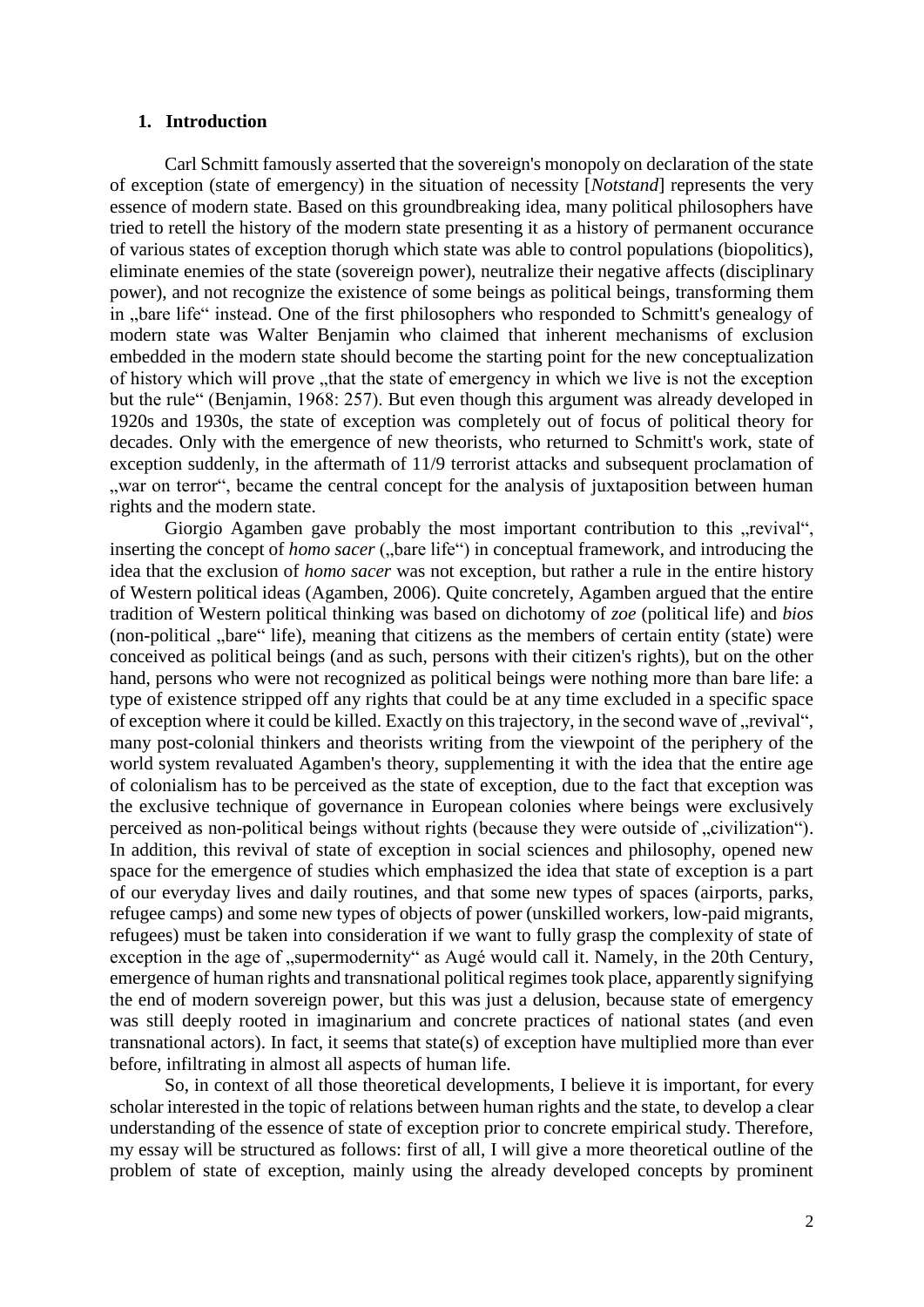scholars in this field, but also enriching them with my own understanding of the development of state of exception within the genealogy of the modern state; secondy, after clearly defining my subject of inquiry, I will focus on three concrete examples of states of exception extracted from completely different contexts in order to present the essential features of state of exception. Namely, I have decided to focus on three case studies: Croatia during Tuđman, Chile during Pinochet, and USA during the George W. Bush presidency. Each of those cases will unveil one essential characteristic of the state of exception. Croatian example will show how "legal lacunas" are integral part of exception and how sovereign decision becomes omnipotent even in the frameworks of formal parliamentary democracy with a clearly developed set of regulations concerning the implementation and execution of state of exception. Chilean case will show how state of exception relies on the Schmittian friend–enemy distinction and how it can easily transform political life in bare life, so that in fact all citizens can become potential threat to the order and stability. American case will unvail tendency of state of exception to become permanent mechanism of governance in the context in which enemy can be everyone and everywhere, because "terrorist" is seen as a transnational, global figure of threat which endangers not only a concrete state, but also the imaginary "free world" (which is again the reproduction of colonial notion of "civilization" that has to be defended through imposition of violence in colonies). Due to the fact that those three countries are completely different types of political system (presidential and semi-presidential democracy and military dictatorship) from different historical periods (1970s-80s, 1990s and 2000s), this clearly shows that in the age of "the end of history" and "the end of political" (or quite specifically, in the age of neoliberal state) state is not dead, but quite the opposite, it becomes stronger than in period of the domination of welfare state paradigm, which opens the possibility for a new understanding of position of human rights in the global neoliberal age.

## **2. Modern State and the Birth of the State of Exception**

State of exception is a typically modern phenomenon which can not be undestood if it is not presented within the framework of the genealogy of modern state, because only with the birth of modern state, state of exception becomes a method of governance. But one of the main problems in regard to understanding of state of exception was that it was almost exclusively perceived either as a legal or a political problem. According to Giorgio Agamben, this is the main reason why prior to Carl Schmitt neither political science nor law were able to fully understand the essence of state of exception. Namely, state of exception is something which finds itself ,,on the border between politics and law", due to the fact that it is at the same time embedded in the legal (normative) framework of the modern state (and which can therefore be triggered and excecuted in the period of necessity when the survival of legal and political order is in question), but on the other hand, state of exception is a specifically modern, technique of government" which suspends the very same legal order and opens a space for sovereign, who rises above the norm, to decide over life (Agamben, 2008: 9-11). Namely, state of exception is, as a legal possibility, inscribed in Constitution (legal order) even though its central tendency is to create a space of exception which will be put beyond the law and where legal norms would be submitted to sovereign's decision, due to the exceptional circumstances. Exactly because of this ambiguity Agamben defines state of exception as a certain grey zone between norm and decision: "In fact, state of exception is neither inside nor outside of the juridical order and thus the problem of its definition is centered around the treshold, or the zone of indistinction, where inside and outside do not exclude itself, but rather indeterminate" (Ibid: 35-36). As we will see later on, concepts of "grey zones" and "legal lacunas" are at the same time both apotheosis of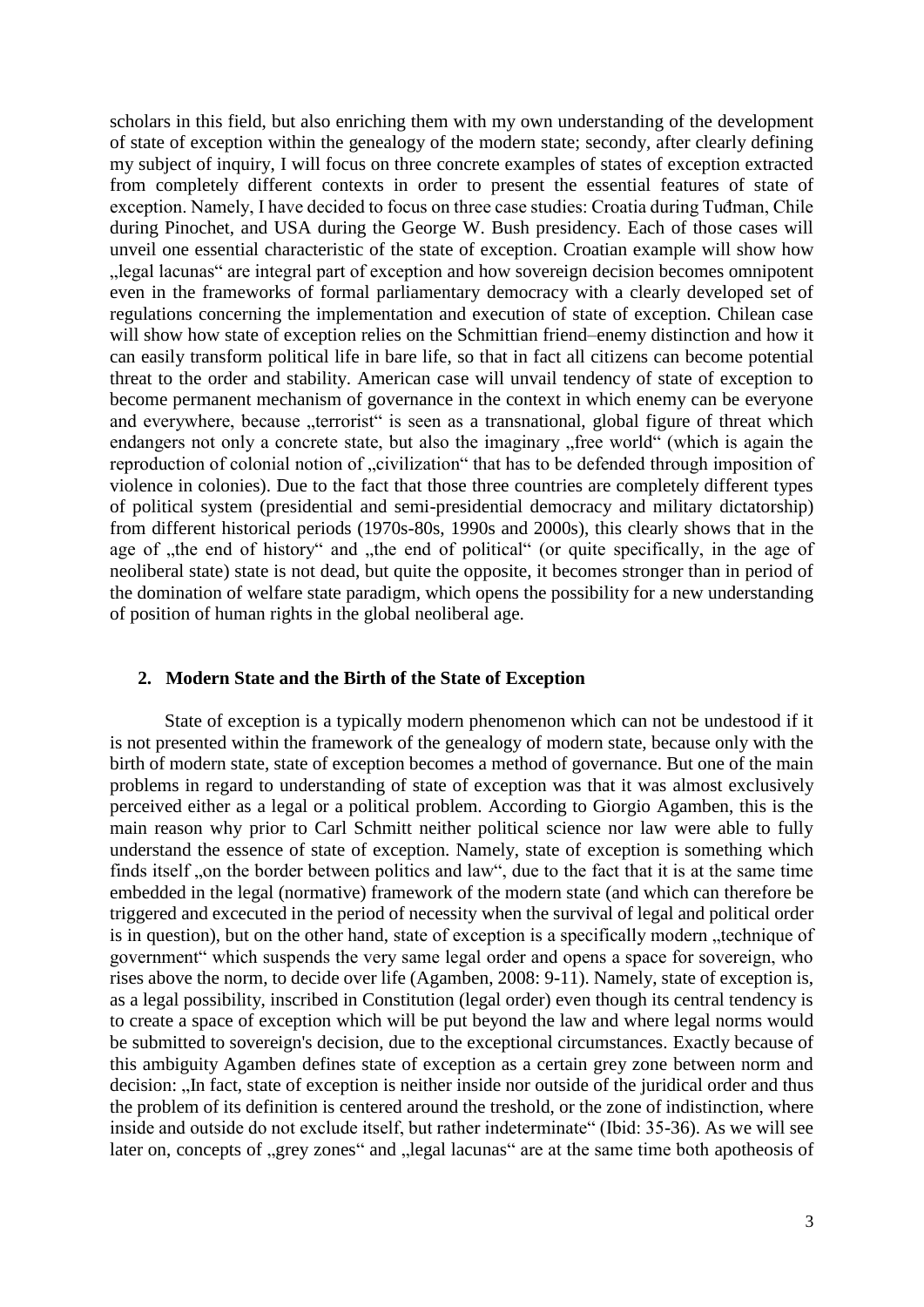modern understanding sovereignty and, on the other hand, affirmation of something essentially anti-normative (or beyond law). Exactly this duality is the core of state of exception.

Secondly, it is important to emphasize the fact that state of exception is a characteristically modern notion, which means that it has to be understood as related to the modern state which was, at least on the level of political philosophy, constructed in classicalmodern 17<sup>th</sup> Century in the works of Hobbes, Grotius and Pufendorf. Moreover, according to Carl Schmitt,  $16<sup>th</sup>$  and  $17<sup>th</sup>$  Century represent the beginning of the epoch of modernity, exactly because in that age "from the bloody feasts of factious wars European state was born [...] as a masterpiece of human reason" (Schmitt, 2011: 163). Modern state emerged as a new spatial organization which was, following Schmitt's line or argument, able to overcome devastating religious civil wars through creation of limited international warfare between sovereign states that recognized each others right on sovereign monopoly on proclamation of the "enemy" (Schmitt, 2008). From that point on, enemy was seen as something comming from outside of the state. Also, the new conception of enemy opened the possibility for homogenization of all "friends" under the rule of sovereign who has exclusive right on proclamation of both the enemy and the state of exception:

Thereby state sovereign becomes the carrier of new spatial order within his own closed, limited territory, which allows him to prevail the civil war through the sovereign decision. Within the state enemies cease to exist… (Schmitt, 2011: 170)

The outcome of this epochal shift in conceptualization of territorialization of power was the idea that sovereign is the sole center of power which can proclaim the war. At the same time sovereign is also the embodiment of the principle of decision, due to the fact that he is the power that guarantees the existence of the state imagined as order. So the idea of modern state, from the very beginning, was concerned with the idea of exception as a temporary abandonment of the normative framework in the case when "reason of state" [*raison d'état*] prevails over the necessity of strict implementation of law. According to Schmitt's interpretation of Hobbes (who can be called the father of the modern state), the central aim behind the construction of the sovereignty was to get out of "the state of war" [perpetual civil war] and create a mechanism which will preserve the lives of citizens within the defined territory, but in order to maintain order and preserve it from vital threats, the institution of exception must be incorporated in state (Schmitt, 2014, 16-17). This practically means that in order to maintain "normality" (as the state when defined norms can be implemented), state needs the exception, because only in exception state can confirm itself as a state, and not as a shapeless "state of war".

The exception is that which cannot be subsumed; it defies general codification, but it simultaneously reveals a specifically juristic element – the decision in absolute purity. The exception appears in its absolute form when a situation in which legal prescriptions can be valid must first be brought about. Every general norm demands a normal, everyday frame of life to which it can be factually applied and which is subjected to its regulations. […] There exists no norm that is applicable to chaos. For a legal order to make sense, a normal situation must exist, and he is sovereign who definitely decides whether this normal situation actually exists. (Schmitt, 2005: 13)

According to Schmitt, the essence of statehood is affirmed not in the "normal situation" but rather in the state of exception, because only in that particular moment the modern idea of power and governance can be unveiled, due to the fact that only then the decision can constitute order in the space in which norms do not apply no longer. Thus, notion of sovereignty, if we follow Schmitt's decisionist theory, has to be understood in association with the construction of monopoly on decision (concerning both the validity of normal situation and *jus belli*), and this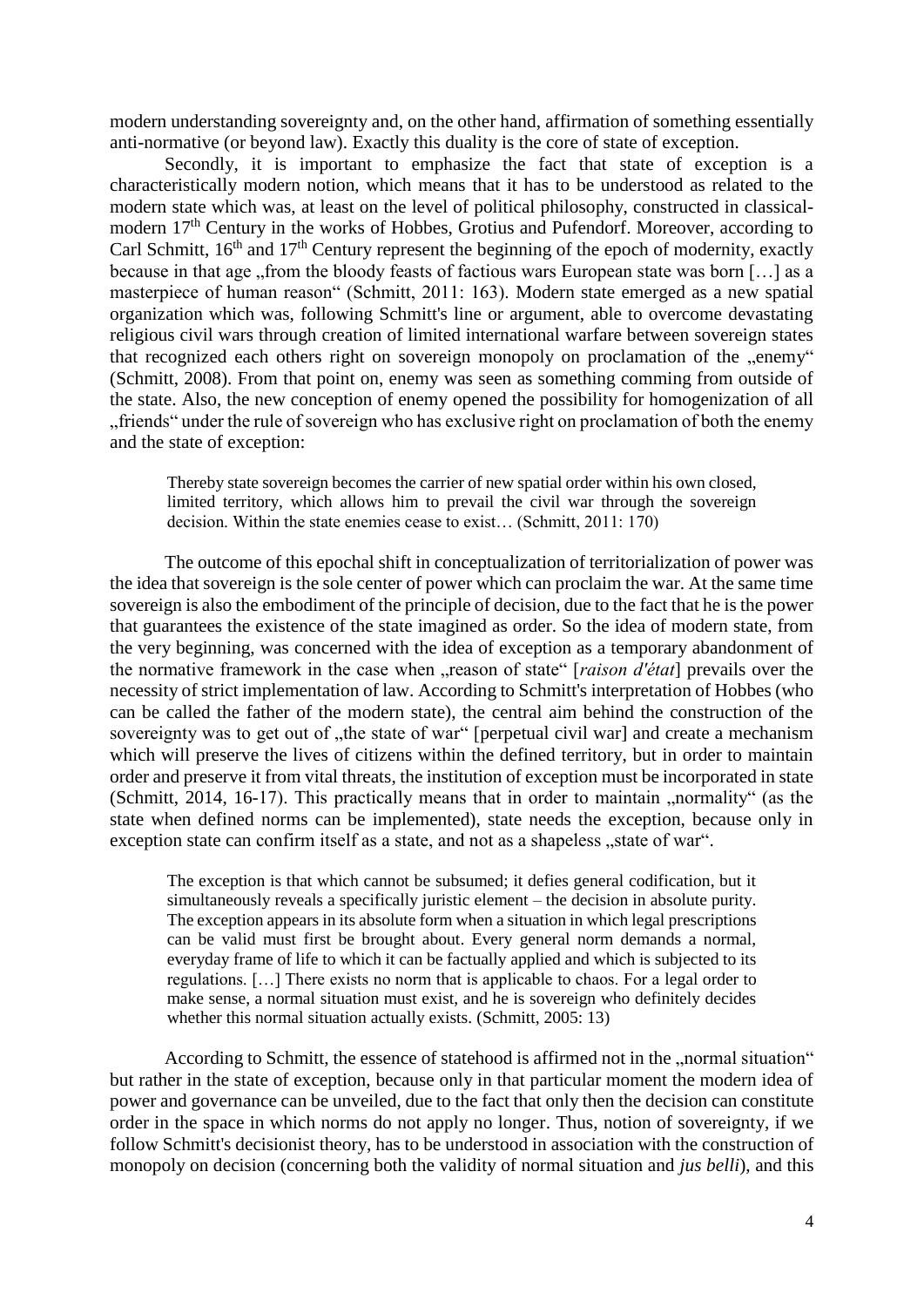is the trajectory which finally leads us to famous assertion that "sovereign is he who decides on the exception" (Schmitt, 2005: 5).

Therefore, for modern state one of the crucial notions is the notion of "necessity" which serves as the justification for the temporary suspension of rights and creation of new spaces of exception in which sovereign, having monopolized power in his arms, preserves order (and lives of "friends" or citizens) by punishing "enemies", detaining potentially dangerous beings, and establishing his own set of norms. Following Schmitt's and Agamben's trail, it can be argued that exactly through the concept of "necessity" the ambigous, Janus-like nature of state of exception can be described, due to the fact that necessity presupposes affirmation of arbitrary decision in spaces of exception. This leads to suspension of normative order in this particular space, but at the same time this space becomes the apotheosis of the same order, because at that splace society is defended against the enemies of the state or state's reason. Therefore, as Agamben asserts, in such a space legal norm is not completely abolished; rather, it is temporary inapplicable, and deriving from that it can be argued that "necessity is not a source of law, nor does it properly suspend the law; it merely releases a particular case from the literal application of the norm" (Agamben, 2008: 38). The reason for permanent occurance of state(s) of exception throughout the European history should, thus, not be searched in anti-normative and anticonstitutional gaps in existing laws and constitutions, but rather, it should be sought after in the establishment of modern state. According to Agamben, Western state was characterized by incorporation of the mechanism of state of exception in its constitutional framework:

The modern state of exception is instead an attempt to include the exception itself within the juridical order by creating a zone of indistinction in which fact and law coincide. […] It is only with the moderns that the state of necessity tends to be included within the juridical order and to appear as a true and proper "state" of the law. (Agamben, 2008: 39)

Therefore something that was essentially "outside of law" becomes the part of law. So, one of the central notions in theory of state of exception seems to be Agamben's concept of zone of indistinction as ,,an ambigous and uncertain zone in which de facto proceedings, which are in themselves extra- or antijuridical, pass over into law" (Agamben, 2008: 42). So, creation of such a zone can be seen as creation of a certain enclave within the state (concentration camp, detainment center...) or even beyond the line of "civilization" (colonies) which paradoxically becomes apotheosis of the juridical order of state (due to the fact that on this place enemies are destroyed and that soceity is thus defended), even though it is a "lawless" space where norms, in the state of exception, do not apply. As a consequence, as Agamben shows, in this particular space being is conceived exclusively as  $\alpha$ , a bare life", as a being without political existence, which consequently deprives the person his or hers citizens' rights (Agamben, 2006). In a way, in such a situation, person has only rights as a human being, but those rights are not perceived as ..valuable" rights, because this person can not be included in the entity of ..friends" [citizens] and thereupon demand to be protected by the soverign, due to fact that he or she is not a political being or a being who constitutes the state. The non-political being (being as being, "bare life") is not recognized as a being with a political voice (undocumented migrants, refugees), due to that it has no rights because it does not belong to the community of equals (citizens). But on the other hand, citizen can also become stripped off his or hers rights in the situation when he or she becomes excluded from the definition of "friends". In both cases, state of exception proves to be the plaftorm for this exclusion. As a consequence, in state of exception, the dichotomy between citizens and beings as beings seems to be blurred, due to the fact that everyone can be proclaimed "enemy" or threat to order and stability which have to be defended.

In a strange way, human rights, at least on a conceptual level, affirm dichotomy between "bare life" and citizen's life, thereby confirming the state of exception as a modern technique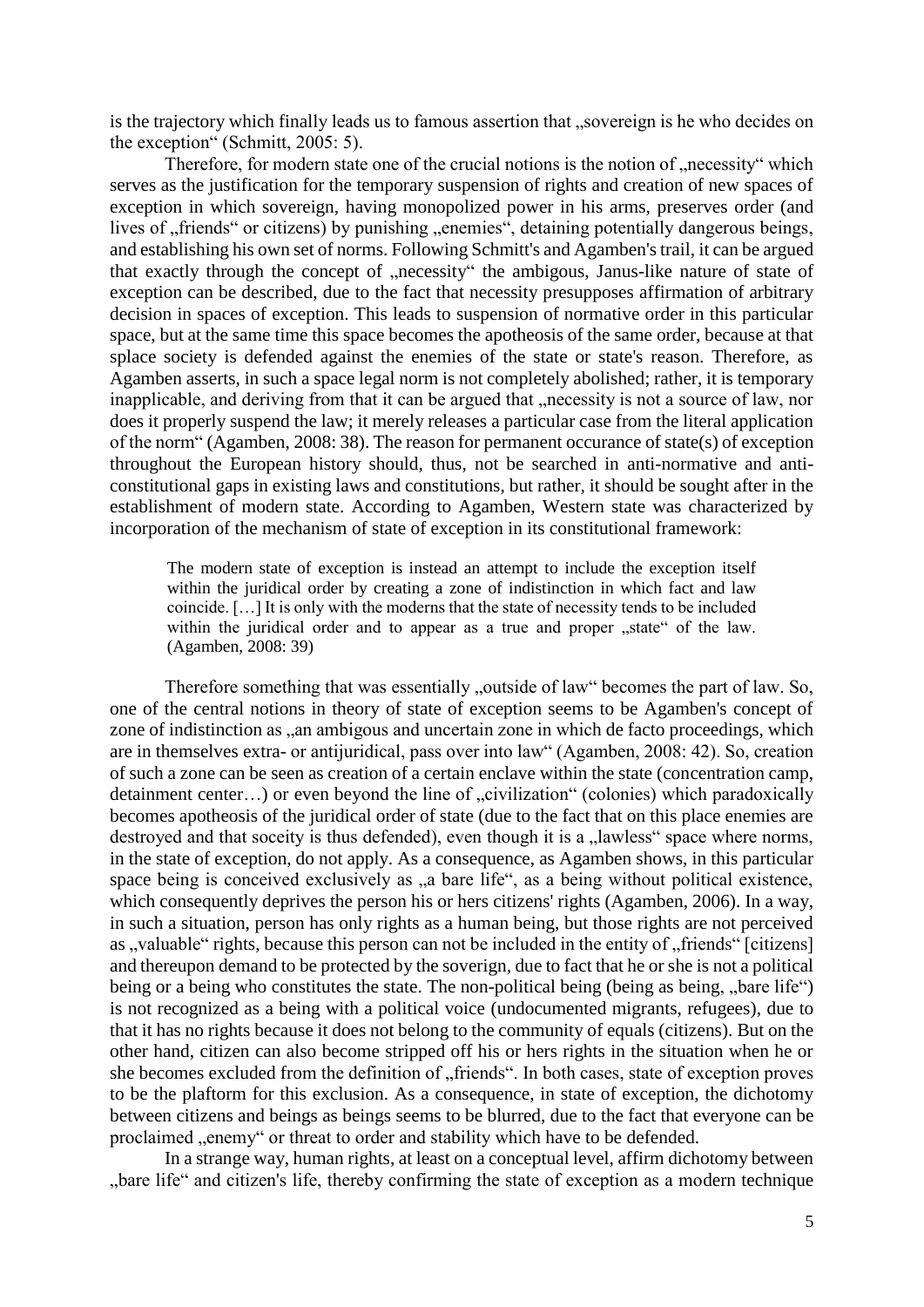of reign over bodies, because they perceive individual as "a bare life". Humanity is in general, according to human rights idea, seen as community of equals, but on the other hand, this concept is sharply juxtaposed to the idea that only citizens (defined by Schmitt as entity with "existential being" based on which their homogenization as real community of equals, or "friends", is possible) are carriers of certain rights becaus they are part of a state which was, in the first place, constructed to defend their lives.

Moreover, this raises the question whether it is possible to escape the logic of state of exception at all, due to the fact that exception reveals itself not as a exception, but rather as a normal modality of governance in modernity, or as Biswas & Nair argue: state of exception is not an exception at all, but rather the "routinization of the logic of sovereign exceptionalization through governmentality" (Biswas et al., 2010: 15). In this regard, Biswas & Nair also emphasize the problem with the human rights discourse, claiming that concept of human rights (especially from the point of view of "periphery" or "Third world") reveals itself as a "form of charitable depoliticized gifts delivered to rightless bare life", which at the same time opens the possibility of humanitarian intervention in the case when those rights, as a gift, are not properly practiced (Ibid: 21). But this is exactly the problem: the concept of human rights conceivs person as a being as being, as a bare life, which only enables the perpetuation of the techniques of state of exception on the body of this being (easily defined as ..enemy"). This is not my main focus, but it should be mantioned that even in some aspects the human rights discourse stands in the same line with the logic of exceptionality. Biswas  $\&$  Nair offer the examples of "war on terror" and humanitarian interventionism which both are conducted in the name of protection of human rights and freedom, constructing the "enemy" as a being as a "bare life":

Humanitarian wars deprive the enemy of her very humanity, making the enemy the embodiment of the non or inhuman, as "so many mute bearers of bare life," thus in effect, reactivating "a colonial past in a colonial present" […]. Hence, in the war on terror that combines the military and the humanitarian – "(t)he ultimate image of the treatment of the local population" as homo sacer is that of the American war plane flying above Afghanistan – one is never sure what it will drop, bombs or food parcels"… (Biswas et al, 2010: 22)

It this regard it is also interesting to emphasize the coexistence of human rights and state of exception in the late age of colonialism, in the aftermath of the Second world war. This is the reason why Klose raises the question: "how could Britain and France  $[\dots]$  on the one hand participate actively in international human rights discourse, while on the other hand conduct wars in their overseas possessions that flagrantly violated human rights..." (Klose in: Hoffman, 2011: 238). But the Janus-like coexistence of human rights universalism on the one side, and the non-recognition of beings as political beings on the other side, only serves as the depiction of logic of modern state of exception which was embedded in "the nature of colonial domination itself" (Ibid: 246). Namely, colony was at the same time part of empire, but it was also a space which was perceived as a threat, because it was seen as beyond the lines of civilized world. Thus, the colonized were incorporated in the logic of empire as beings as beings (only as a bare life which can be exploited), but on the other hand, they were not perceived as political beings with a clear voice which demands equality and acceptance in the community of equals with guaranteed rights. In the moment when "bare life" revolted against the sovereign, the sovereign power was able to proclaim state of emergency and classify the entire population as the enemy. Writing about the Algerian war, Klose claims that "in a theater of war where every Arab was considered a potential enemy, this led to French troops […] making use of their weapons randomly against the Arab civilian population" (Ibid: 254). Of course, this eventually led to transformation of the entire Algeria "into a kind of military province" (Ibid: 255). In other words, the entire colony became the space of exception, where order and stability of France had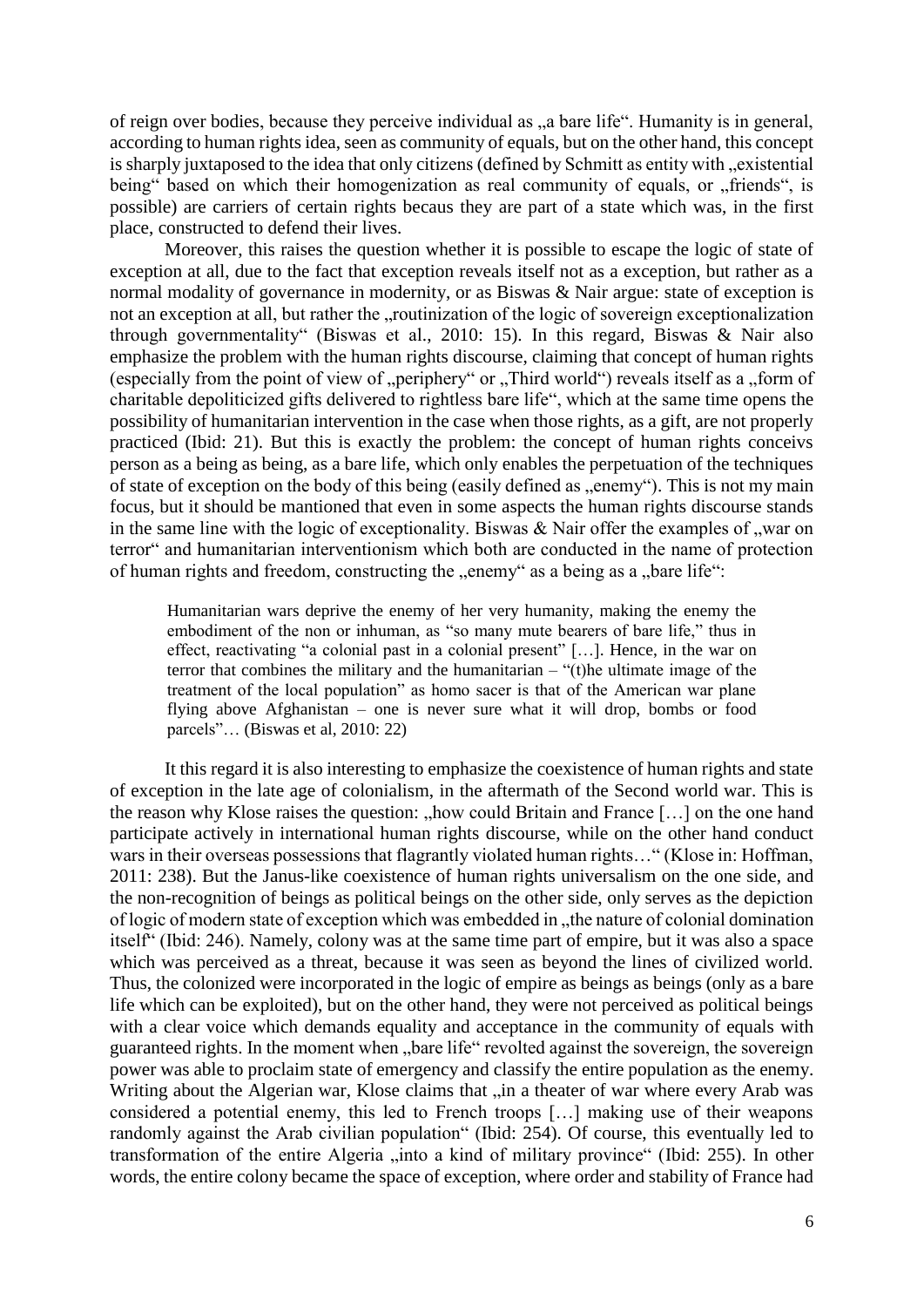to be defended through neutralization of enemies of the state (in the form of  $\mu$ terrorists") – and this enemy was the population in general.

So, modern state was essentially associated with the state of exception as the mechanism of its own defense in the moments of necessity. Construction of enemies, creation of special spaces of exception and reducing beings on the level of beings without citizens' rights were only a couple of techniques of governing practiced by modern state. But in the neoliberal age (from 1980s onwards, even though in Latin America it starts one decade earlier), which was also characterized in social sciences as the age of depoliticization and withering away of the state, some authors have argued that the nature of sovereign power and state of exception was changed due to the weakening of the role played by a state as an actor in a transnational context. But even though it is certainly true that some completely new spaces of exception were developed (airports, refugee camps, shopping malls etc.), and also, even though it is certainly true that in the field of neoliberal economy state has lost its classical role, neoliberal state (seen as a technique of governance) did in fact become much more associated with the logic of state of exception, utilizing mechanisms of state of exception in order to preserve the political order and economic system.<sup>1</sup> Neocleous therefore asserts that: "it becomes very clear that emergency" rule has been crucial to the consolidation of capitalist modernity" (Neocleous, 2006: 206).

#### **3. Disappearance of Citizen: State of Exception in Pinochet's Chile**

The association between neoliberalism and permanent state of exception as a modality of governance leads us logically to Chile during the Pinochet dictatorship as first case study. Namely, Chilean autocratic state can be seen as a Janus-faced state which was both weak and strong, both absent and omnipotent. On the one side, economic sphere became the space of guaranteed economic liberties (in which state did not intervene), but on the other side, state was turned into a brutal dictatorship with an absolute monopoly on power in the hands of military junta. But one of the most interesting aspects of neoliberal dictatorship in Chile is the fact that state of exception was proclaimed (in the aftermath of 1973 *coup*) so that Chile can return to democracy, stability and socio-political order. Namely, according to Javier Couso, Pinochet developed the concept of *partidocracia* which he used as the basis for his critique of Allende's social state, arguing that before the *coup*, Chile was not a proper democracy, but rather a distorted democracy or *partidocracia*: the rule of populist political parties that almost drove country into the civil war (Couso, 2012: 411). In other words, Chile found itself on the verge of a civil war [state of war] which can therefore be described as the Schmittian situation of chaos where "there exist no applicable norms". Military junta presented itself as the saviour from the civil war and disfunctional democracy. Therefore, immediately after the successful execution of the *coup*, state of siege was proclamed, opening the space for the rule by decrees, but, as Snyder notices, "a week later this state of constitutional exception was reinforced by a state of emergency which was to last until 1988", and which will become the governing matrix

**.** 

<sup>&</sup>lt;sup>1</sup> Neoliberal state is conceived as the fortress of liberties and barrier against the possibility of emergence of welfare state. Although on the discursive level neoliberalism develops the idea of minimal ("night-watchman") state, in reality, neoliberalism needs a strong, decisionist state with a clear center of sovereign power, so that in the case of the intimidation of liberty [state of necessity] sovereign can intervene and protect liberties from threats. In this concrete case, there is also a specific enemy which threatens the system: "the enemy of freedom". According to Hilgers, core concept of neoliberalism is Hayek's notion of catallaxy which implies that "market order is not a natural order", but rather a spontaneous order based on the interaction between multiple actors who constitute this environment (Hilgers, 2012: 81). Neoliberal project can therefore be seen as the re-affirmation of the principle of modern statehood, due to the fact that it aims to consolidate a new type of state which will preserve the catallaxy from "enemies of freedom". This means that behind the survival of catallaxy (or behind the "normal functioning" of catallaxy) there must be a sovereign who will intervene in the state of exception when liberties are threatened.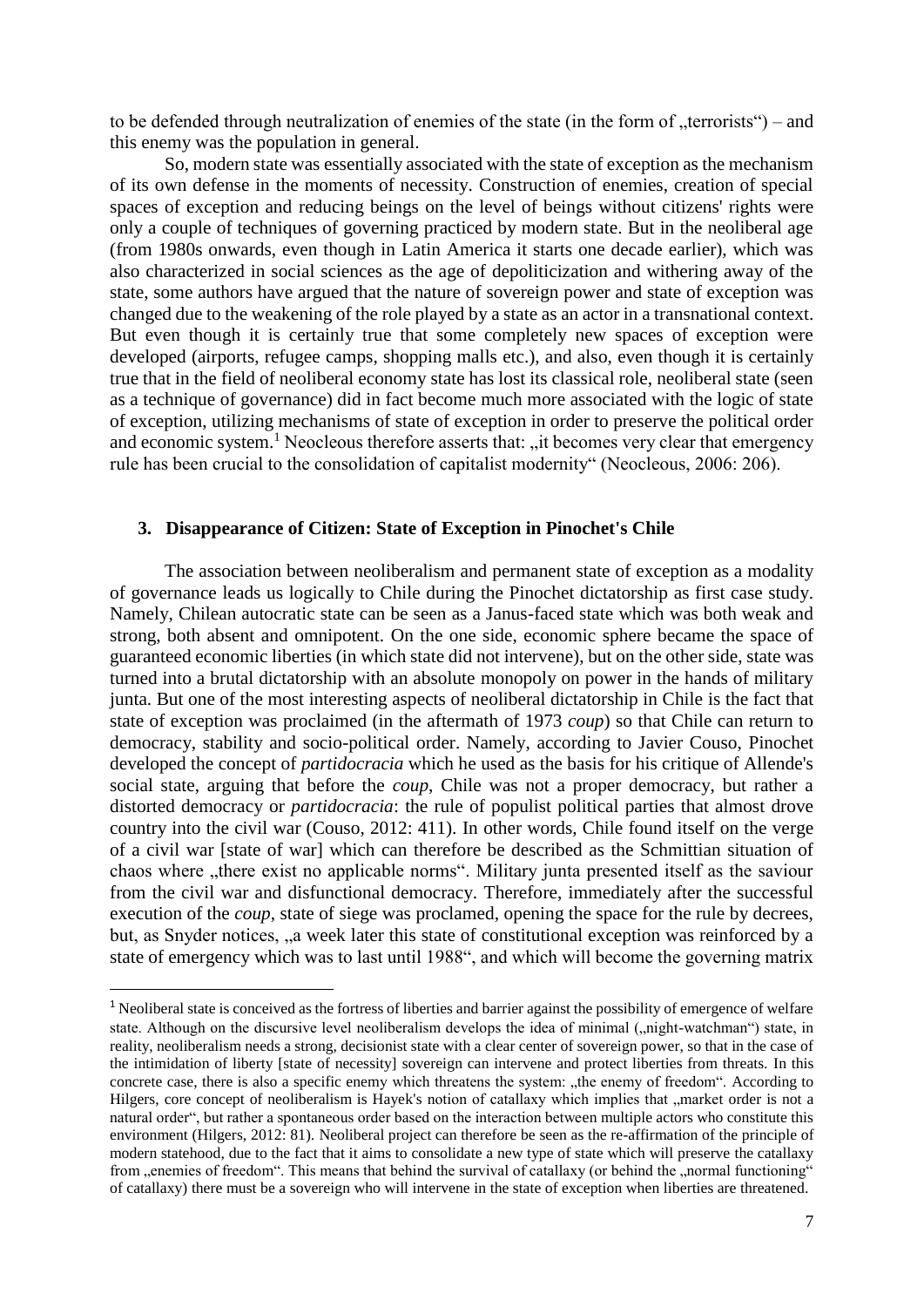("norm") for the entire period of Pinochet's dictatorship (Snyder, 1994: 259). After 1975 authrities have gained rights to "detain citizens *incommunicado* for five days without charging them with a crime", and during the entire permanent state of exception "disappearances" of many people (who were classified as "enemies of the state") happened in Chile (Ibid: 260).

Under the guise of unrelenting states of emergency, the military and other countersubversive agencies weeded out suspected leftists and sympathizers through a campaign of abductions, torture, and executions… (Snyder, 1994: 259)

Chilean case shows how state of exception relies on the Schmittian friend–enemy distinction and how it can easily transform political life in bare life, so that in fact all citizens can become potential threat to the order and stability. Namely, for military junta Marxism was seen not only as a threat to political order but also as the potential threat to economic system based on neoliberal doctrine; thus, supporters of Marxism and Allende became the enemies of the state who were stripped off their rights as citizens and were, as a consequence, constituted as beings as beings ("bare life"). Of course, following the logic of general state of exception, Chilean state of exception was also complemented with the creation of "zones of indistinctions" or spaces of exceptions which were at the same time inside and outside of juridical order. According to Rojas Corral the most notorious toponym in this geography of power was Villa Grimaldi which was in essence a concentration camp and detention center for torture and execution of enemies (Rojas Corral, 2015: 258). As Rojas Corral observes, even the symbolical entrance of prisoners in Villa Grimaldi is constructed in such a way that individuals entering in the space of exception become aware that now, beyond law (but inside of order protected by sovereign power), they are no longer citizens, but enemies of the state and destructable bodies in sovereign power (Ibid: 264). Namely, all detainees were first kidnapped by DINA (secret police) and thereupon driven to center where they existed as bodies whose existence was confirmed only in the relation with sovereign power which tortures them (Ibid).

In fact the act of  $\alpha$  disappearance" is the act thorugh which they cease to exist as citizens with their rights (one of them being the right to be protected by the state). But on the other hand, although , disappeared " persons have been removed from the political and private sphere, they were included in the sphere of exceptionality – in the space of exception where their existence was confirmed as a "bare" existence without rights. Therefore, "disappearance" serves as the embodiment of the state of exception: proclaimed "enemy" suddenly finds himself erased from the political life [citizenship] in a limbo between law and lawlessness where security of  $\mu$ aw and order" is confirmed through the sovereign absolute control over prisoner's body. This is the logic of state of exception: state needs a semi-hidden, semi-secret space where security of the state (and the law) would be defended through the implementation of "lawless" practices.

The wave of "disappearances" began immediately during and after the military coup in 1973 when military junta practiced the policy of "detentions, kidnappings, interogations and executions of internal enemies" (Ibid: 262). Those internal enemies were mostly supporters of *Unidad Popular* (Allende's party) and ideologically simmilar enemies of the regime who were, even on the day of coup, detained on various locations (most notably, football stadions), as it was famously described in Costa-Gavras' film *Missing*. From 1974 onwards, the secret police DINA (or autonomous intelligence agency) was established as a agency focused exclusively on the processes of locating, controlling, kidnapping, torturing and ultimately executing of the enemies (Snyder, 1994: 261). Only on the basis of ideological affiliation, a person could be a victim of the junta, due to the fact that from the very beginning of the Pinochet's regime, internal enemies were conceptually linked with anti-state and terrorist elements who were presented as catalysts of civil war and social unrest. This is the reason why – in the context of constant threat to the security of "friends" homogenized under the dictatorship – state of exception had to be constantly renewed. As Snyder claims: "in March 1978, the state of siege in existence since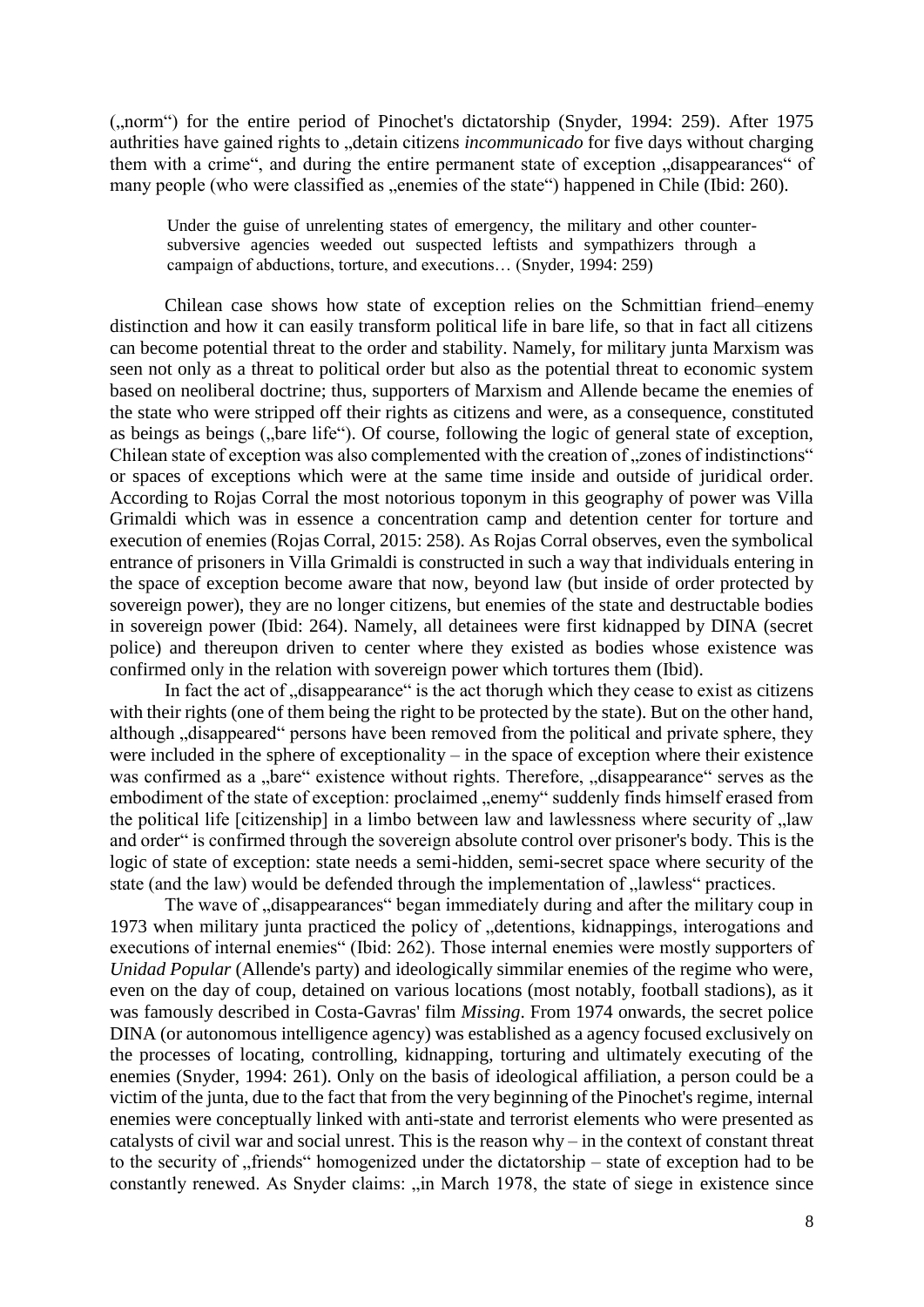September 11, 1973, was lifted, but the state of emergency remained in force" (Ibid: 262). In addition to this, Pinochet has one again, in 1984, proclaimed state of siege during the strikes (which means that state of siege and state of emergency have coexisted during one period of time), but most importantly, 1984 was the year when Anti-Terrorist Law was finally confirmed, which opened the possibility of murder of the internal enemy (Ibid: 263).

According to Soto Moreno, the friend-enemy logic of Pinochet's regime was initially based on criminalization of leftist groups that were identified as "terrorists", but eventually this mechanism – affirmed with the Anti-Terrorist Law and 1980 Constitution which served as the basis for acceptance of permanent state of exception – was used in order to criminalize and exclude other groups, most notably students and Mapuche community (Soto Moreno, 2013). This only shows that beneath the discourse of "security" and "maintainance of order", the state utilized political violence and coersion in order to neutralize those characterized as enemies. Also, this only shows how easily , normal can transform in , exceptional during the state of exception and how even citizens can become enemies. According to Soto Moreno, Anti-Terrorist Law has cemented the possibility of legal exclusion form the juridical order; the entire population was absorbed by the system of power and control because "terrorism in this case is characterized by being an indeterminate, abstract enemy, without an exact location, or by a single way of functioning…" (Ibid: 3). Essentially, everyone can be a terrorist and exactly in this grey zone of indistinction "normality" turns into "exception" and state becomes the force which defends the society by destruction of its own citizens ("friends" who have the right to be protected by the state). In this sense, state becomes anti-state, because the very essence of idea of modern state is the preservation of lives of its citizens. But at the same time, by incorporating the logic of exceptionality in the law, modernity opens the space for transformation of state into anti-state in which the entire population(s) can be controled, excluded and even annihilated.

The life devoid of any type of qualification becomes the center od the intervention of the Law and government. All persons who dissent from the democratic system represent a danger for the security of  $\mu$ good citizens". (Soto Moreno, 2013: 5)

One of the most important aspect of Pinochet's Anti-Terrorist Law is the fact that it was used as a basis for biopolitical intervention even in the period of Chile's transition to democracy which only shows the permanent character of state of exception. Secondly, this shows that state of exception is not only a feature of autocratic regimes, but also a modality of governance in democracies (even though, theoretically speaking, there is no necessary structural difference between democracy nad autocracy due to the fact that demoacracy can be autocratic). Namely, as Soto Moreno argues, even after the Pinochet's dictatorship, Anti-Terrorist Law was used in order to proclaim Mapuche communities as security threats (Soto Moreno, 2013). For instance, in 2017 UN issued a statement condemning Chile's policy of detainment of Mapuche people that was directly based on anti-terrorist laws, which opened the possibility for the state to keep "enemies" in detention for 16 months.

This concrete example unveils central characteristic of state of exception which was theoretically explained in previous chapter. Namely, it unveils its Janus-like ambiguity, the coexistence of law and lawlessness within the very same concept. The apotheosis of this, on the example of Chile, was 1980 Constitution which included provisions that enabled exceptional powers of the president in several cases of state of "constitutional exception". The very idea of suspension of rights and norms was embedded in the juridical order so that president can defend them in the moment of necessity by abolishing them – this is paradox of state of exception that was for many years unforeseen in political and legal studies.

First of all, according to the article 39, there are several instances of state of exception: external or internal war, internal commotion, public emergency and public calamity, when the normal course of the institutions of the State are gravely affected" (*Chile's Constitution of 1980*,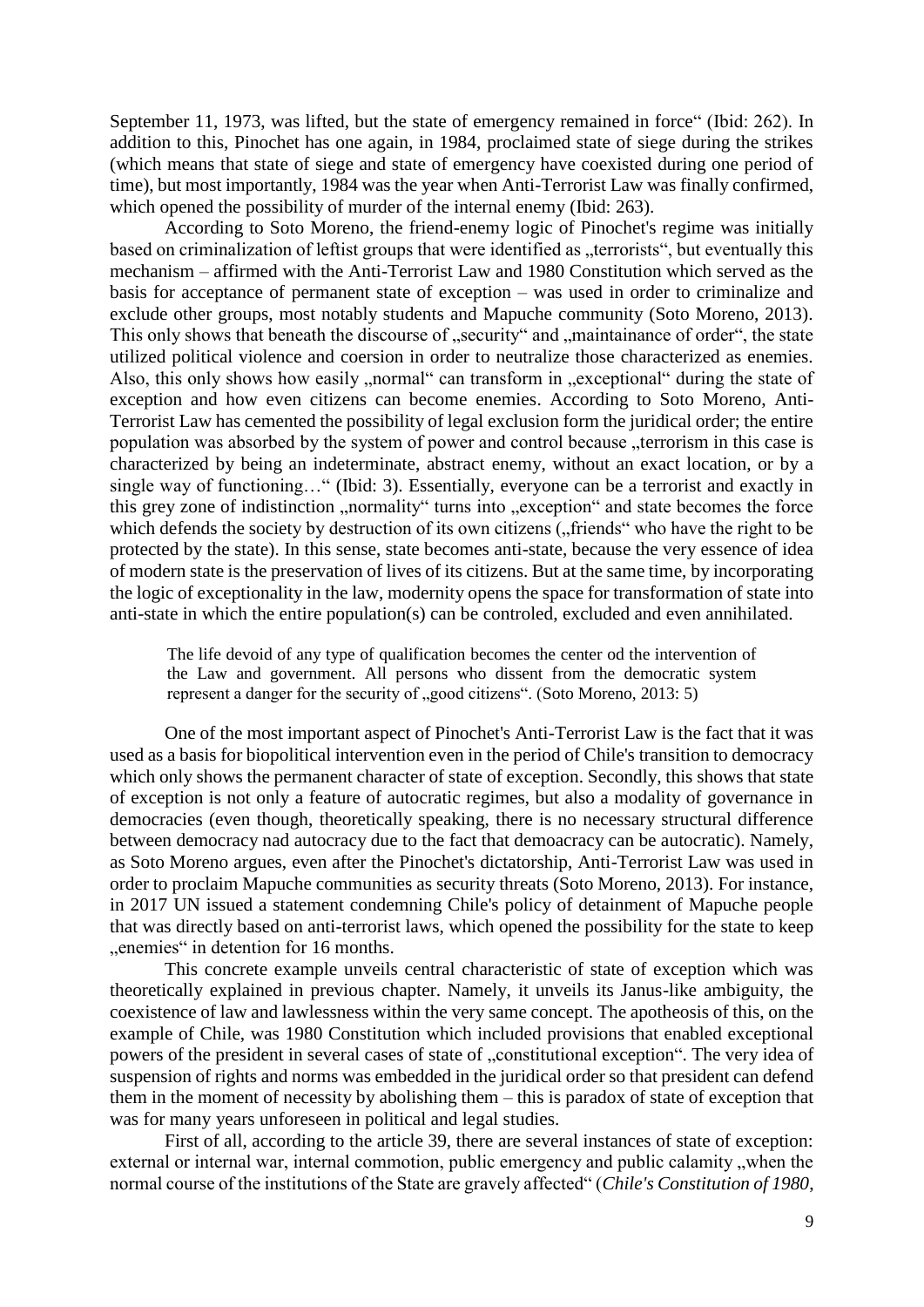ar. 39). Even though in the article 40 it is clearly stated that state of exception (here called , state of siege") "shall be declared by the President of the Republic, with the consent of the National Congress", later on the same articles opens the possibility for President's declaration of state of exception without the Congress, because if Congress does not accept or reject the proposal (declaration) within five days, "it will be understood that it approves the proposal" (*Chile's Constitution of 1980*, ar. 40). Additionaly, the same article strengthens presidential (sovereign) power furthermore by declaring that "the President of the Republic can apply the state of assebly or state of siege immediately while Congress decides concerning the declaration", which practically opens the way for putting into place of state of exception without receiving consent of Congress prior to declaration. But more interesting for this essay is the article 42 which defines the state of emergency as a state declared "in case of grave alteration of the public order or damage to the security of the Nation" by President who has the right to determine "the zones affected by these circumstances" (*Chile's Constitution of 1980*, art. 42). Those "zones" are nothing more than spaces of exception that can be perceived as territorial concretization of sovereign power over bodies without rights. Zones are located within the state, but they are spaces with their inherent and independent logic of power. Moreover, citizens' rights are not part of this space, due to the fact that they can be suspended or restricted (according to article 43), and bodies can find themselves under the rule of National Defense:

The state of emergency [being] declared, the respective zones will be [placed] under the immediate dependency of the Head of the National Defense that the President of the Republic appoints. He will assume the direction and supervision of its jurisdiction with the attributions and duties that the law specifies. (*Chile's Constitution of 1980*, art. 42)

Thus, according to Snyder, central characteristic of Pinochet's state of exception was the fact that political violence appeared within the legal framework. Namely, immediately after the coup, military junta proclaimed state of exception (in this concrete case: siege of siege) using the legal framework of 1925 Constitution, even though the latter clearly stipulated that state of siege can not last longer than six months, but military junta managed to transform this legal possibility in the case of necessity in permanent exception (Snyder, 1994: 264). In fact, from 1973 to 1988, political situation was characterized by constant renewal of state of exception. So, it can even be argued that in Chile in that period multiple states of exception coexisted. Namely, state of emergency lasted throughout the mentioned period, but the state of siege (a much severe form of exceptionality in which it was possible to detain and kill enemies) was only proclaimed in situations when the regime wanted to deal with its enemies (Ibid: 265). Additionally, 1980 Constitution, as Snyder rightfully observes, broadened possible states of exception by adding the "internal commotion" to already existing provisions of exception, but far more importantly, 1980 Constitution enabled ciriminalization of "doctrines considered to attack the family, or propagate… a conception of the society […] based on the class strugle" (Ibid: 270).

This only shows how project of neoliberalism was also associated with the presumption of state of exception, due to the fact that Marxist ideas and ideas opposing the idea of private ownership (which was also embedded in the Constitution) were defined as threat to internal order and state in general. Persons propagating or advocating them were by default considered enemies of the state (or in neoliberal terms: "enemies of freedom"). This possibility was concretized in the institution of the Sate of Danger of Disturbance to Internal Peace. So, it can be concluded that in Pinochet's Chile state of exception was constant. Moreover, there existed a multiplicity of simultaneous types of states of exception which corresponded to the multiplicity of spaces of exception (detainment centers, Villa Grimaldi, "zones" etc.).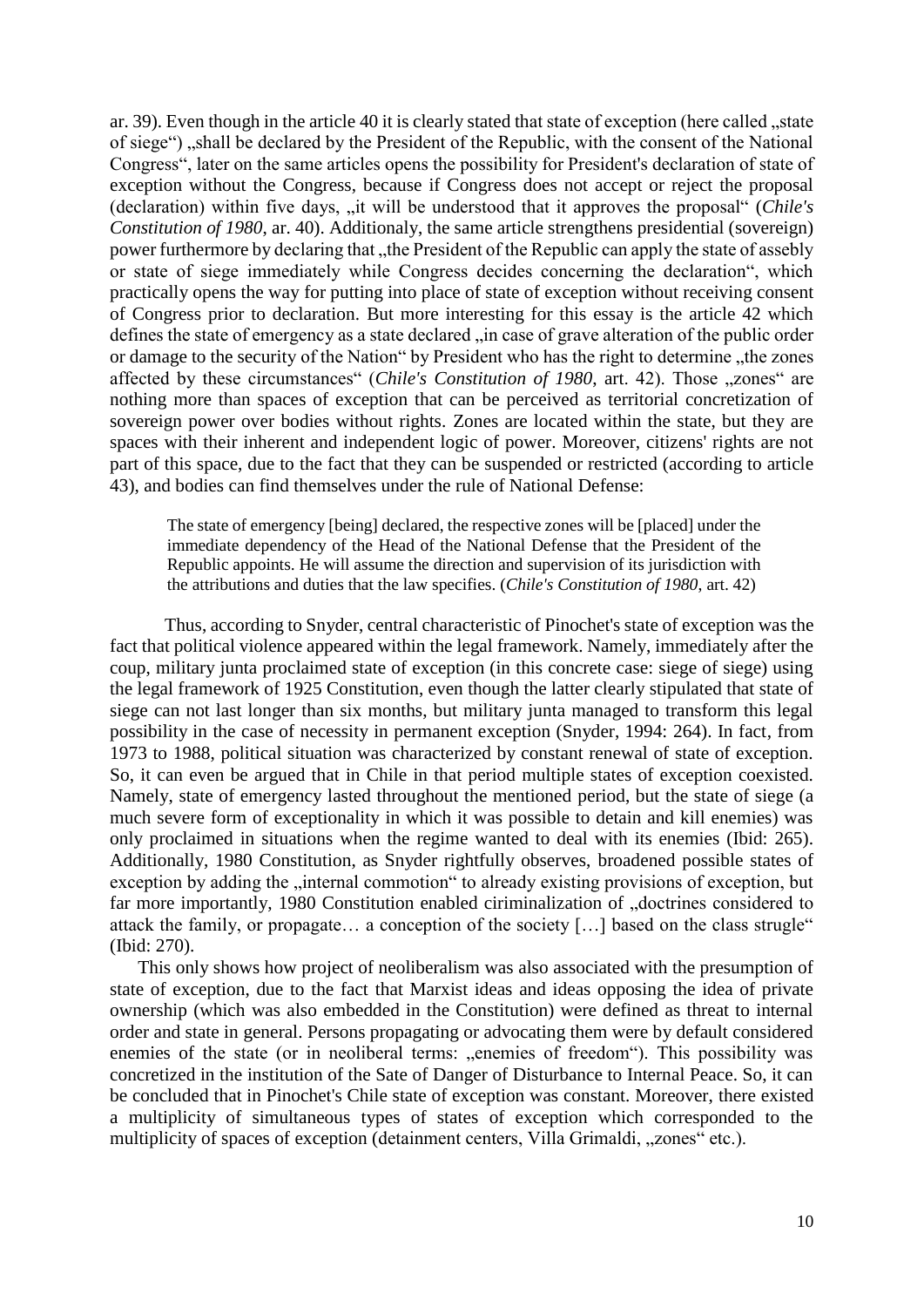#### **4. State of Exception as Legal Lacuna: Case of Croatia**

State of exception happened in Croatia (in the period between 1991 and 1996), even though it was never declared. Namely, although Croatian 1990 Constitution mentioned three very clear instances in which state of exception can be declared (in the case of war, in the case when state institutions are not able to fullfill their constitutional tasks, and finally, in the case when , independence and unity of Republic of Croatia are in direct danger"), the president Tuđman did not declare the clear beginning of the state exception, but nevertheless, obtaining sovereign power, he did declare "decrees with force of law" through which certain aspects of political life in Croatia were regulated, especially during the years of direct war confrontations (1991-1992). Exactly because of this, many Croatian law experts from opposition asserted that presidential decrees, in the case when they were regulating the sphere of human rights and freedom, were non constitutional (Budak, 1997). But as I argue, this type of argumentation does not recognize the essential aspect of state of expection – namely, the fact that state of exception is in itself anti-normative (and thus "outside of law"), but at the same time, it is also apotheoisis of law and state (through the affirmation of the concept of sovereignty). So, in this brief outline of state of exception in Tuđman's Croatia, I argue, following Agamben, that "legal lacunas" are integral part of exception which open the way for direct intervention of sovereign power in political sphere, regardless of existing legal norms concerning human rights and freedom.

According to 1990 Constitution, president of the state declares state of exception in the case of direct threat to "independence and unity" and in the situation when other branches of government are unable to function, but at the same time, president is not obliged to declare the beginning of state of exception with any other previous declaration (Omejec in: Budak, 1997: 86). This is the reason why it is possible that state of exception happens, without being declared. But in order to understand the logic of sovereign power in Croatia during the 1990s, it is important to emphasize that concept of "direct danger to independence and unity" was used exactly as the basis for this specific legal state in which exception was not declared, but Tuđman nevertheless issued "decrees with force of law". For instance, eighteen decrees declared on 25.10.1991. were all declared for the case of "war situation or situation when independence and unity of the Republic of Croatia are threatened". Thus, from the very beginning of the period of "legal lacunas" in Croatian political history, it was not clear whether the state was in state of war or in the state of emergency associated with direct threats to order. But de facto, with first presidential decrees (from 9<sup>th</sup> September 1991), Croatia was in state of exception.

State of exception was, of course, followed by the creation of various spaces of exceptions or "zones of indistinction" where law and lawlessness were not clearly separated. According to Petković, there are several main areas where sovereing power confirmed itself as the carrier of exceptionality: first of all, through the constitutional possibility of giving pardon, secondly, through political violence, thirdly, through creation of networks of war, police and criminal structures that also catalyzed violence, and finally, through deconstruction of judiciary (Petković, 2013: 87). In all of those cases, through exceptional instances, norms and human rights were suspended and prevailed by principle of decision, in the name of reason of the state, even in those cases when there was already existing juridical system regulating the practices in the state of exception. The best example of this confrontation between logic of exceptionality and juridical order is the article 17 of Croatian Constitution which clearly stipulates that in the state of exception "liberties and rights can be restricted", but with very liberal addition:

Even in cases of clear and present danger to the existence of the state, no restrictions may be imposed upon the provisions of this Constitution stipulating the right to life, prohibition of torture, cruel or unusual treatment or punishment, and concerning the legal definitions of criminal offences and punishment, and the freedom of thought, conscience and religion. (*Constitution of The Republic of Croatia,* art. 17)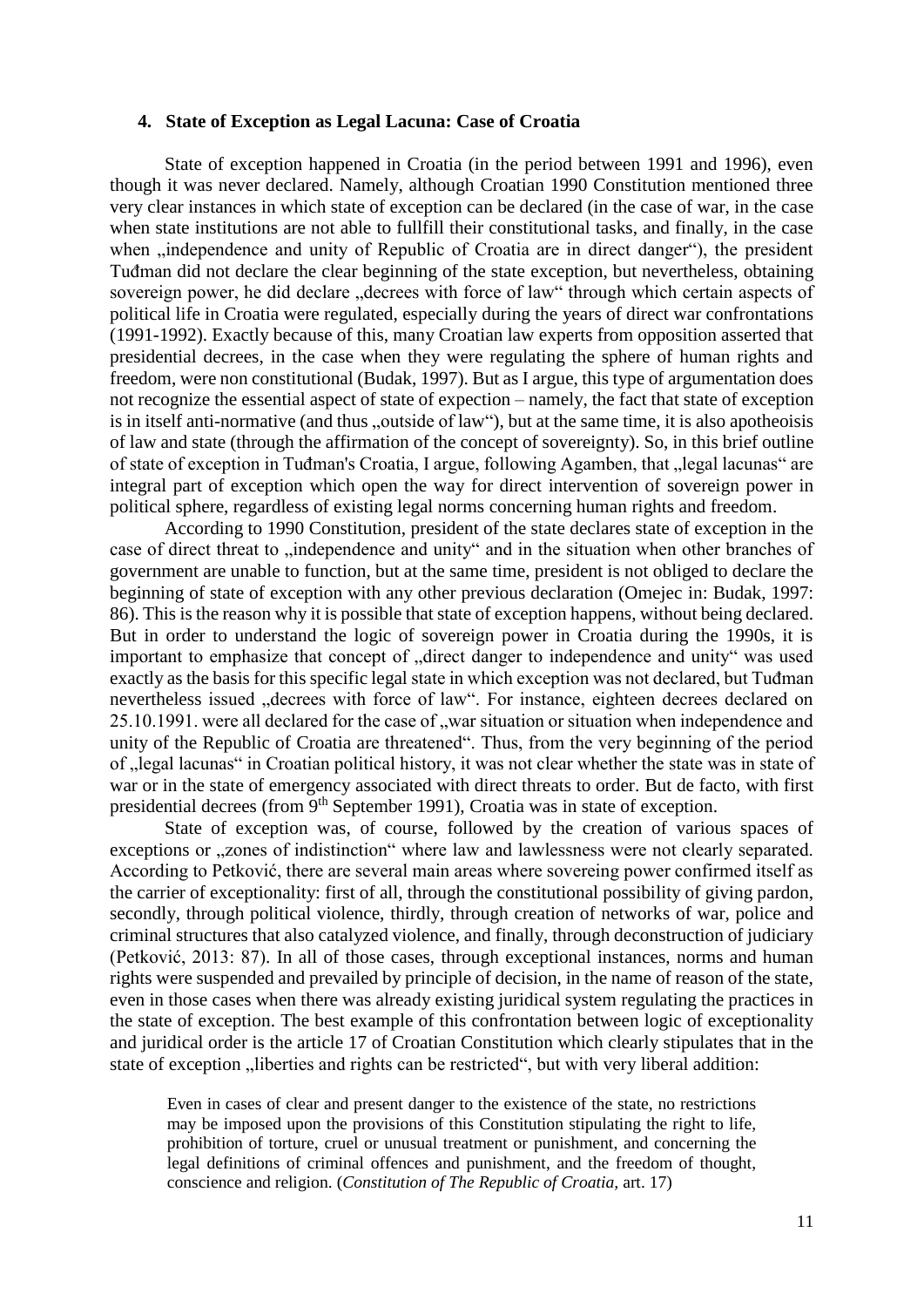In addition to this, Constitution stipulates that any possible restriction of liberties and rights has to be approved by parliament with two-thirds majority, and only in the case when parliament is unable to assembly, president has the right to declare restrictions. Exactly because of this provision, according to Josipović, Tuđman "did not have the right to restrict rights and liberties guaranteed by Constitution with his decrees; rather, he was only authorized to regulate those questions that do not interfere in constitutional rights and liberties" (Josipović in: Budak, 1997: 110). But this viewpoint, deriving from legal normativism, completely fails to recognize the true nature of state of exception. In other words, this viewpoint understands state of exception only within the framework of law, but as Agamben argued: state of exception is a ambiguous concept in between law and politics, constitution and decision, rights and power. Tuđman's "decrees with force of law" created exactly a legally "grey" situation in which law and being outside of law coexisted. In such a grey zone, decree (as the apotheosis of decision and thus sovreignty) has the power to decide whether existing norm, because of the nature of ", necessity", will apply to the degree itself. In other words, as Agamben asserted, in the state of exception legal norm (in our case this is article 17) still exists: it is not completely annihilated, but on the other hand, exactly because of the "necessity" (reason of the state in danger), the very same norm does not apply to a certain situation in one part or completely, until the situation is , normalized "again. As a result of this logic, spaces of exception are created within the very juridical order: those spaces become the places where "independence and unity" of the state are defended. In those "zones of indistinction" executive branch becomes the center of decisionmaking. Thereby, executive puts itself essentially above the law (or outside of law), utilizing the necessity as the legitimation for the temporary suspension of the norm. Ultimately, in state of exception norms are not so important as "legal lacunas" which leave free, undefined place for the creation of "zones of indistinction" where soverign power can gain all control. Thus, Josipović rightfully claims that in Croatia, at the beginning of 1990s, in the area of judiciary ordinary laws and decrees coexisted. Namely, even though a concrete law defining the work of courts of justice was passed in 1993, one decree with force of law was still at practice, and instead of derogating the latter, the newly created law was the one which was subordinated to the decree, and through this act "supra-juridical power of decree was affirmed" (Josipović in: Budak, 1997: 119). The same thing is evident, as Josipović notices further on, in the case of military courts (which were established by decree); namely, although the new law about courts was accepted, military courts have continued to work based on the procedure declared in one of the decrees concerning military courts (Ibid). So, the law which supposed to present the affirmation of the "normalization" (which, of course, implied that decrees should be derogated) coexisted for three years parallelly with presidential decrees which were still above the law.

This situation of legal ambiguity was possible due to the existance of space of exception in which the line between "normal state" and "exceptional state" was completely blurred from the very beginning (with the declaration of decrees, without declaration of emergency). Due to the fact that state of exception (in the sense of state of emergency, not as state of war) was never formally declared, alongside with fact that definition of state of exception in the Constitution was blurred (because of the "threat to independence and unity" clause), preconditions for the extention of mechanisms of exceptionality were created. Within this grey zone of law, spaces of exception were easily multiplied on various level: from education to military and courts.

In this regard, one example from the domain of judiciary – dismissal of judges at the beginning of  $1990s$  – helps us to better understand the logic of "legal lacunas" as means of introducing and even perpetuating exceptionality within the law. According to Agamben, "legal lacunas" represent gaps in constitutional framework through which exceptionality can be included in the law, thus creating a possibility of inclusion of something outside of law in the legal order (Agamben, 2008: 42). In addition to this it is important o mention that legal lacunas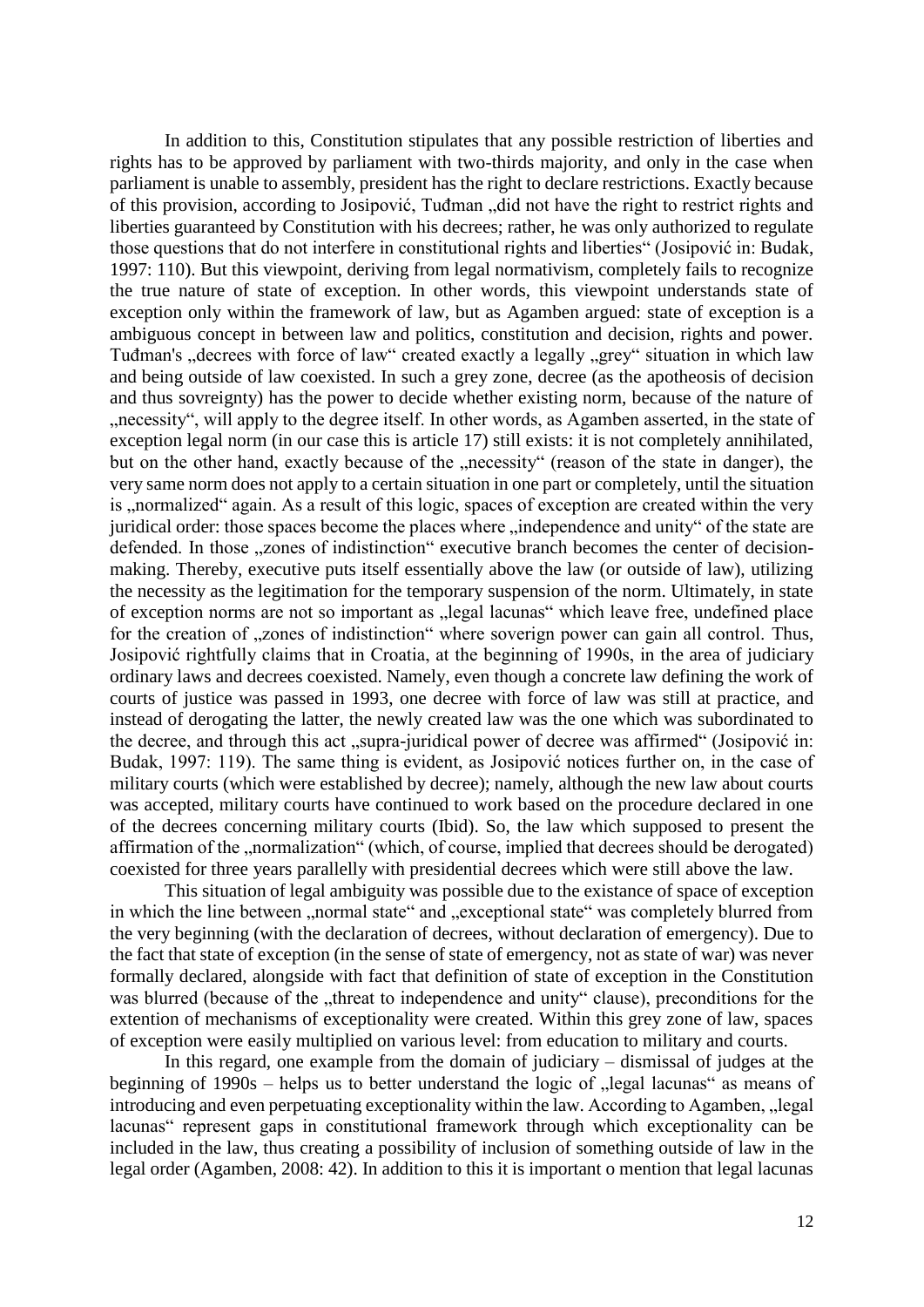are not inscribed in Constitution because of incompleteness or vagueness of Constitution, but rather because they are conceived as possibilities and potential spaces of decision in the period of necessity, when sovereign can use them in order to preserve order and the state as entity of "friends". Legal lacunas allow sovereign to arrogate exceptional power and to set principle of decision above principle of norm in order to save the state from "enemies": both external and internal. In Croatia, decrees concerning the regulation of judiciary were proclaimed in 1991 and have remained in effect until 1996 when court-martials (military courts) were finally abolished. Although the law regulating the functioning of regular courts was adopted in 1993, military courts remained active for three more years, thus proving the very essence of state of exception, because military courts were the concrete space of exception (or a "zone") put outside of the juridical order and ..normalized procedure". As Židek shows, decree which established military courts (declared on 7<sup>th</sup> December 1991) was a direct attack on the independence of judiciary, because the possibilities of intervention of executive branch ware furthermore proliferated; also, through this decree Ministry of Defense was defined as authority which will name judges of court-martial (Židek in: Dubljević, 2014: 122).

Second legal lacuna in this period can be found in the practice of dismissal of judges that were perceived as unsuitable for the new democratic political regime. This lacuna was evident in the situation between 1990 and 1993, because during this period new law on courts was not adopted and thus Croatia found itself in the situation of legal "emptiness" which was fulfilled through decree and policy of dismissal. In this period existing legal norms concerning judiciary (Constitution and old law on courts inherited from socialist period and only upgraded with several legal novelties) were prevailed through the very existance of legal lacuna which ultimately opened space for the affirmation of sovereign decision. As I have already said, constitutional provision about independence of judiciary was not completely abolished, but it was rather – in a concrete space (e.g. space of military courts) – proclaimed as unapplicable, due to the necessity. Thus, in this period, level of arbitrariness in decision-making increased, which in the concrete case of judiciary resulted with a significant wave of dismissal of judges considered "unsuitable" on the basis of "unknown reasons". As Židek clearly shows:

…in the period from 1990 to 1996, totally 1263 judges were appointed and 559 judges were dismissed […] the vast majority of judges (784 or 62%) were appointed only in 1996 […] regarding the number of dismissal, most of them took place in the first period, until 1993 (65%), prior to the adoption of the Law on Courts. Hence, 30% of the total number of judges has been dismissed, and it is especially interesting to notice that from this number, 30% of judges was dismissed for "unknown (unmentioned) reason". (Židek in Dubljević, 2014: 126)

Dismissals based on "unknown reasons" only show that each state of exception is accompanied by a variety of spaces of exception where arbitrariness and sovereign power can implement their emergency policy regardless of the existence of norms which supposed to regulate this power. In case of Croatia, non-existence of new Law on Courts created a situation of legal vacuum in which entire "population" of judges was not recogized as population of neutral and independent experts, but rather as an entity which also has to be submitted to the friend-enemy dichotomy. In matter of fact, state of exception poured into the sphere of judiciary symbolizing that state of exception is at the same time part of the law, and an omnipotent force which is able to create spaces of exception to which some norms will not apply. In this regard, dismissal of some judges in Croatia during the 1990-1993 period can also be interpreted as the neutralization of potential "internal enemies" from the public sphere in context of preservation of , independence and unity" of state. That means that lacunas and other types of spaces of exception necessarily have the possibility (inscribed in themselves) to proclaim the enemy. Legal lacuna thus becomes the modality of governance through exceptionality.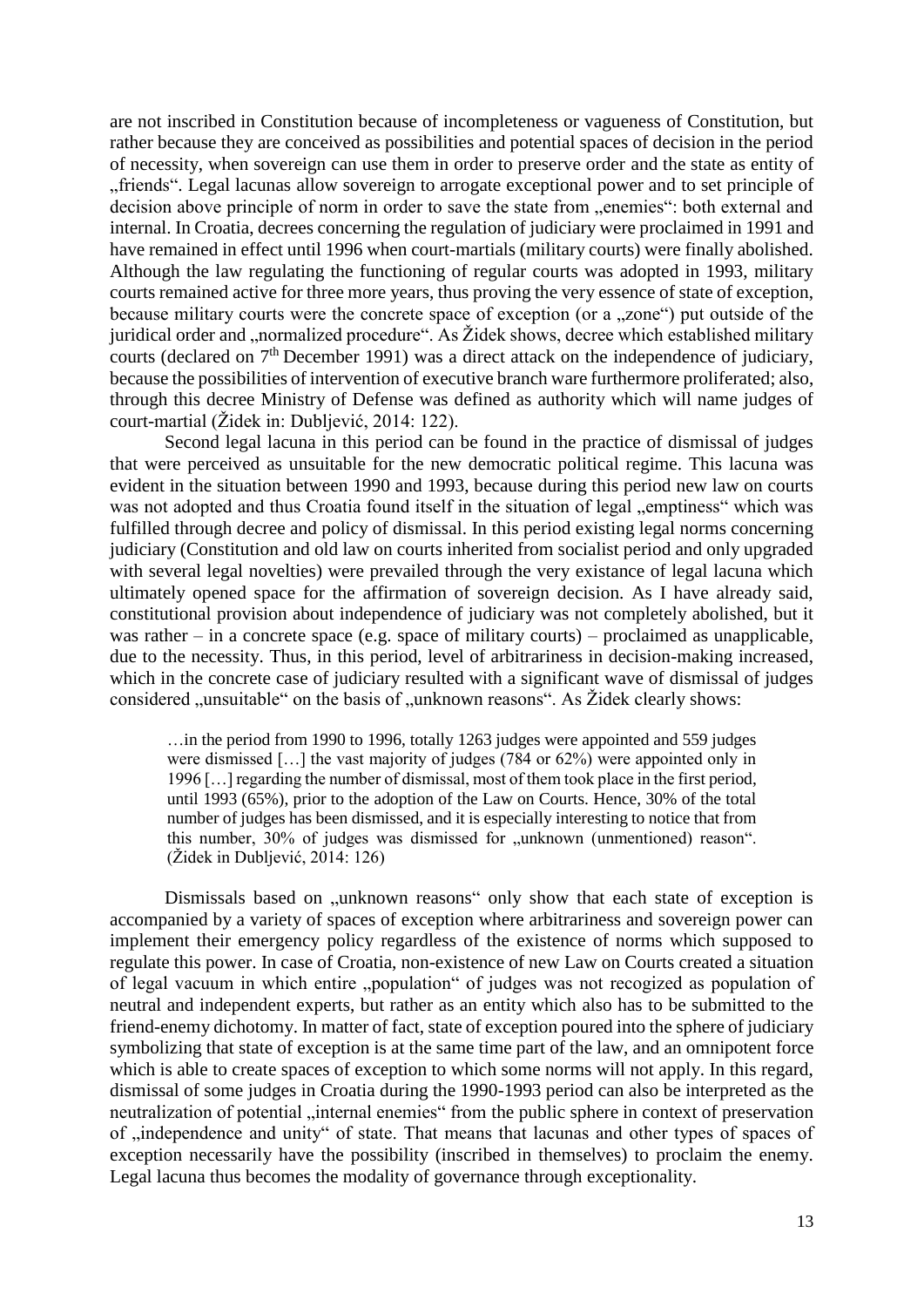### **5. Exception in Hypermodernity: American "War Against Terrorism"**

Although legal normativism (liberalism) conceives juridical order as the situation of "normality" in which "rule of law" functions as an autonomous mechanism based on execution of already perfectlly defined constitutional and legal norms, where exceptions are areas outside of law and norm, in the aftermath of 11/9 terrorist attacks, after George W. Bush's proclamation of  $\mu$ national emergency" (14/9/2001), exceptionality became the normality in USA. Namely, USA is even now, 17 years after the attack, in the same state of "national emergency" that was proclaimed on 14th September 2001 and re-affirmed both by Obama and Trump administration each year, which shows that state of emergency became normal governing principle in USA. The latest continuation of emergency came with Donald Trump who prolonged it for one year "because the terrorist threat continues" and therefore "the powers and authorities adopted to deal with that emergency must continue in effect beyond September 14, 2017" (*Notice of September 11, 2017*). It is interesting to notice that Trump did not refer to a concrete source of threat that was jeopardizing the state, but rather used the term "certain terrorist attacks". In this regard, it is important to rethink the very idea of "enemy" in the age of hypermodernity, because it seems that now the figure of a-national (global), terrorist serves as the legitimizing principle for the consolidation of state of exception as "normal" modality of governance. Of course, this normalization of exception is followed by normalization of spaces of exception which today become manifold like never before, especially in the context of radicalization of technology.

But it would be missleading to analyze American permanent state of exception solely as an acute contemporary phenomenon; quite the opposite, it is important to see that this concrete permanent exceptionality is only a part of a long history of governance through exception which is essentially embedded in the mechanisms of modern statehood. For instance, in the period from 1933 to 1939 Franklin D. Roosevelt declated totally 39 states of emergency, and only in 1979 over 30 emergencies were proclaimed in America, and it goes without saying that war periods (Korean war, Vietnam War) were fertile soil for multiplication of emergencies (Neocleous, 2006: 198). Therefore, as Neocleous argues, it can be said that the United States "spent most of the twentieth century and, so far, all of the twenty-first century, in a state of [permanent] emergency" (Ibid: 191). But emergencies in the wake of "war against terrorism" discourse seem to be specific exactly because of the "terrorist" as the new figure of enemy.

In their sociological study focused on "culture of exception" Diken  $&$  Laustsen argue that the logic of concentration camp now, in the era of "hypermodernity", becomes the matrix of our everyday life, due to the multiplication of spaces of exception in which human being is conceived as , a bare life": airports, refugee and detention centers, and even public spaces all become potential spaces of exception (Diken & Laustsen, 2005). In hypermodernity the very same blurred line between "friend" and "enemy" or "inside" and "outside" (of the law), which was the matrix of modernity, now becomes completely non-existent. Space that was in earlier periods perceived as the space outside of law (colony, concentration camp) now becomes, as Diken & Laustsen argue, an integral part of living in the age of  $\alpha$  displacement" (Ibid: 8).

[T]he state starts treating its own citizens as potential enemies, as outsiders. The distinction is blurred in that suddenly one's status as a citizen ceases to remain taken for granted and becomes something to be decided upon. (Diken & Laustsen, 2005: 19)

Thus, in the age of hypermodernity, the exceptionality is brought to such a level that even status of the citizen "becomes something to be decided upon" through decrees, special provisions and within certain zones of indistinction. In other words, due to the normalization of exception and complete erasing of the clear line of differentiation between friend and enemy, citizen and bare life, something inside and outside of law, even those spaces that are considered non-political, neutral and independent from the power structures can now become spaces of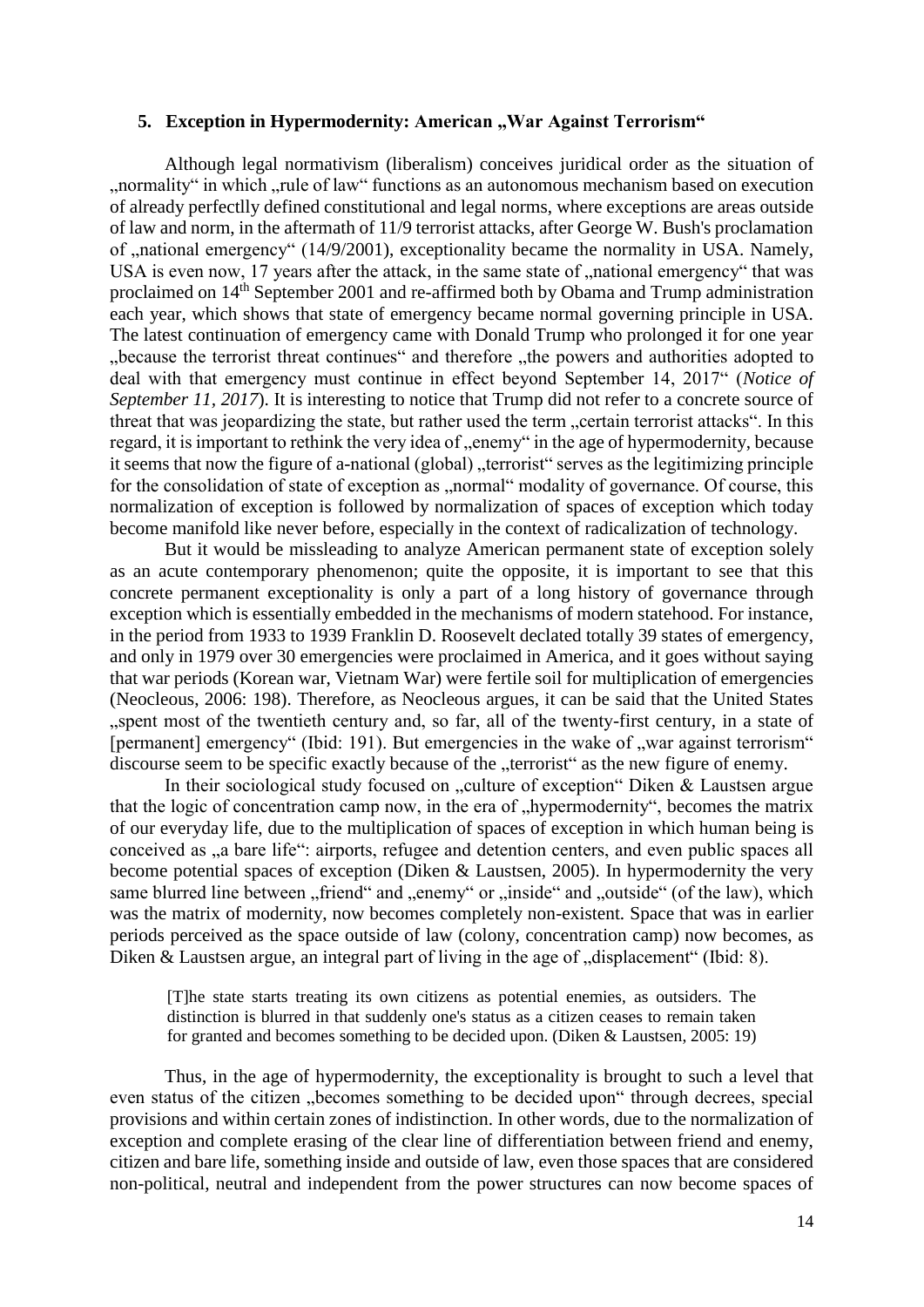exception. In this regard we can even talk about the creation of new type of space: non-place which occurs, as Augé argued, in the age of supermodernity (Augé, 1995). In addition to this, it can be said that the utopia which stands on the very beginning of modern thinking (Thomas More) is now reversed in a non-place. Utopia (also a ,,non-place") was – at least in the work of Thomas More, Johann Valentinus, Tommasso Campanella – always associated with a clear differentiation between "inside" and "outside", between the unity of friends (who live in perfect social haromny) and people living outside of utopia, and who, in the state of exception, can be seen as enemies. All of those utopias of classical imagination were conceived as city-states which only through creation of a clearly defined space (with its barriers and walls) become places. According to Lewis Mumford, above mentioned classical utopias followed Platonic logic of utopia, understanding utopian state as ..a clearly bordered piece of land whose borders could have probably been seen from each hill" (Mumford, 2008: 31). But contemporary utopia (non-place) is not a space of dlear differences, a space of belonging or identification, but rather a grey zone of indistinction which does not grant guarantees to being that within the borders of such an hypermodern "utopia" he will stay alive. Istead, those non-places become closely associated with exceptionality as technique of governance, or as Hardt & Negri argue:

Modern discipline had played upon the distinction between inside and outside; postmodern control, in contrast, constitutes an ou-topia, a non-place. When there is no outside left, the zone of indistinction opened up by the camp becomes the smooth space of control, a generalized space of indistinction. (quoted in Diken & Laustsen, 2005: 65)

The proclamation of , war against terrorism only cemented the disappearance of clear line between "friend" and "enemy", "inside" and "outside", because it used the figure of terrorist as an enemy. But terrorist as an enemy does not come from a specific country, he is global, omnipresent, and everyone can be identified as one, which creates situation in which bare life is multiplied in various non-places (new spaces of exception). According to Diken & Laustsen, underneath the neoliberal discourse of ..securitization" in the wake of global terrorism lies one very important feature of hypermodern exceptionality: namely, due to the complete erasing of line between friend and enemy, all citizens became bare life. While classical modern state was based on the idea that the space of state (inside) was clearly differentiated from state of war (outside) – which was the foundation for differentiation between  $\alpha$  "subjects" and  $\alpha$ " – "in transpolitical war against terror, the state extends exception as a permanent state along a totalitarian line" (Diken & Laustsen, 2005: 74).

According to Pilar Calveiro, Guantanamo can be defined exactly as a "non-place", due to the fact that, because of permanent state of emergency in the USA, suspects can be held without a trial in "indefinite military custody", just like they were drawn into a physical loophole in which they exist only as a bare life (Calveiro in: Schindel et al, 2014: 214). But one of the most important, and very often neglected, aspects of spatiality of Guantanamo lies in the fact that Guantanamo is not a space inside the USA, but rather "a universe of exceptionality on the margins of national and international rules and of the global laws of war because of both its location and the powers that support it: a repressive mechanism on a planetary scale which means that there is no external space in which to be safe" (Ibid). But this transnational aspect of Guantanamo stems directy from the very nature of "war against terrorism" which emphasized an abstract, global "terrorist" (transnational guerrilla warrior) who has to be destroyed so that "free world" can maintain its liberties and return to the state of "normality". War against terrorism is legitimized as the war for makinging the "humanity" safe against global threat. But if the sovereign power has to defend "humanity", according to this logic, than it should perceive the entire world as a potential space of intervention, so that it can confirm itself as the saviour of "friends". American intervention in Afghanistan and Iraq confirmed this logic: the security and safety of Americans (and of the entire "free world") was thus defended on territories of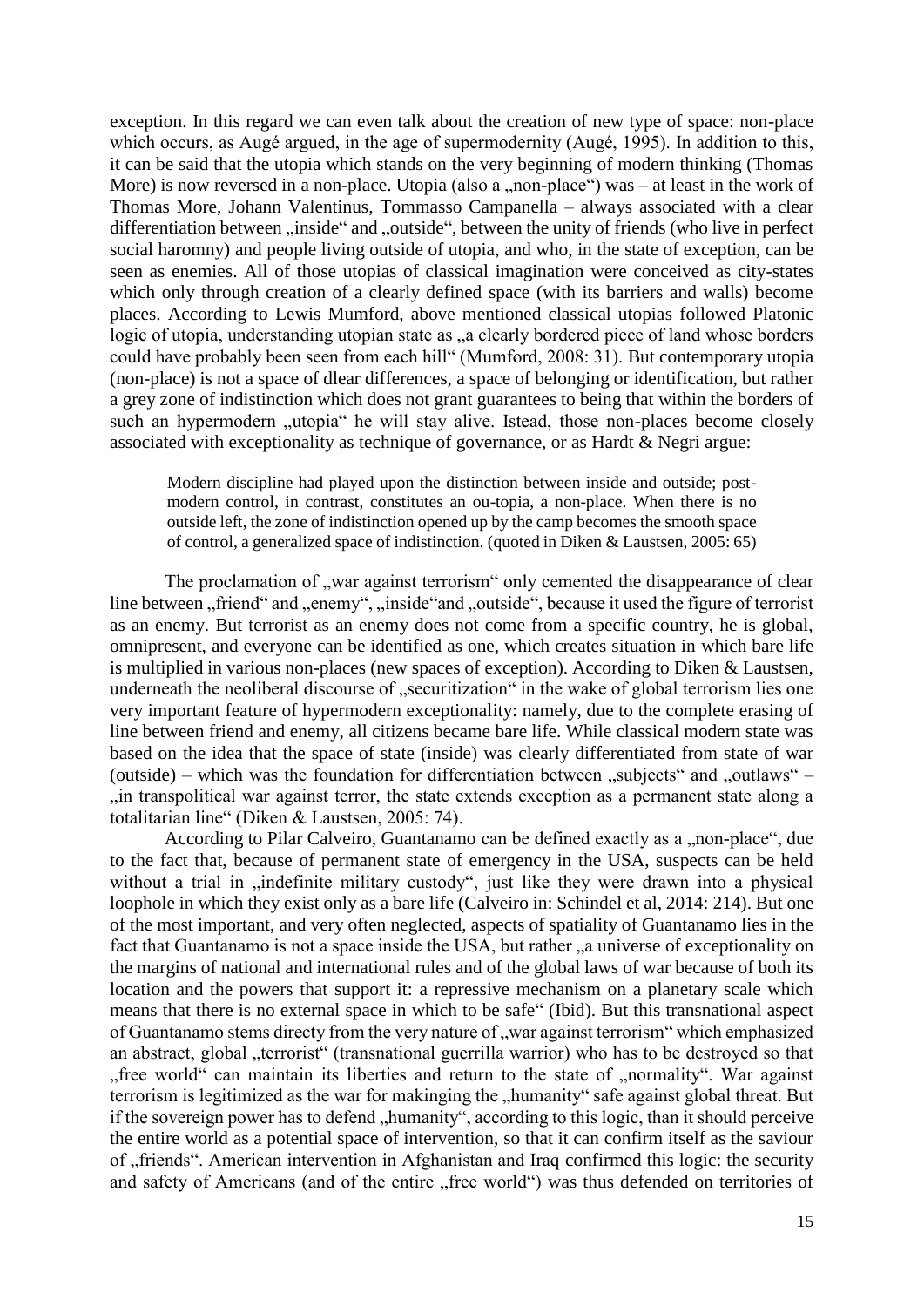sovereign countries which de facto function as spaces of exception. But even though the figure of terrorist is transnational, global and even nomadic, at the same time sovereign power, on the grounds of exceptional powers, constitutes a concrete space (which is in fact , non-place") where bodies of "enemies" are tortured.

Guantánamo Bay, in this sense, can be thought of as the place where this free-floating "terrorism" is fixed, where rituals of the success of sovereign power are performed and "order" is established when the unterritorializable is territorialized. Terrorism as the spatial "other" of the territorial state is fixed in Guantánamo Bay in a ritualistic performance. (Tagma in: Biswas et al, 2010: 168)

## **6. Summary**

State of exception is a typically modern phenomenon which can not be undestood if it is not presented within the framework of the genealogy of modern state, because only with the birth of modern state, state of exception becomes a method of governance. Secondly, state of exception is based on the notion of "necessity" which serves as the justification for the temporary suspension of rights and creation of new spaces of exception in which sovereign, having monopolized power in his arms, preserves order (and lives of "friends" or citizens) by punishing "enemies", detaining potentially dangerous beings, and establishing his own set of norms. Thirdly, state of exception is something which finds itself , on the border between politics and law", as Agamben argues, due to the fact that it is at the same time embedded in the legal (normative) framework of the modern state (and which can therefore be triggered and excecuted in the period of necessity when the survival of legal and political order is in question), but on the other hand, state of exception is a specifically modern "technique of government" which suspends the very same legal order and opens a space for sovereign, who rises above the norm, to decide over life. Namely, state of exception is, as a legal possibility, inscribed in Constitution (legal order) even though its central tendency is to create a space of exception which will be put beyond the law and where legal norms would be submitted to sovereign's decision, due to the exceptional circumstances. Exactly because of this ambiguity Agamben defines state of exception as a certain grey zone of indistinction between norm and decision.

In this essay three concrete case studies of state of exception were presented: case of Chile, Croatia and USA, showing that state of exception occurs in various political systems, regardless whether they are more democratic or autocratic. First of all, Chilean case shows us how state of exception relies on the Schmittian friend–enemy distinction and how it can easily transform political life in bare life, so that in fact all citizens can become potential threat to the order and stability. On the other hand, Croatian example shows us how "legal lacunas" are integral part of exception and how sovereign decision becomes omnipotent even in the frameworks of formal parliamentary democracy with a clearly developed set of regulations concerning the implementation and execution of state of exception. Finally, the American case unvails tendency of state of exception to become permanent mechanism of governance in the context in which enemy can be everyone and everywhere, because "terrorist" is seen as a transnational, global figure of threat which endangers not only a concrete state, but also the imaginary "free world", which can, of course, be interpreted as reproduction of colonial notion of "civilization" that has to be defended through imposition of violence in colonies.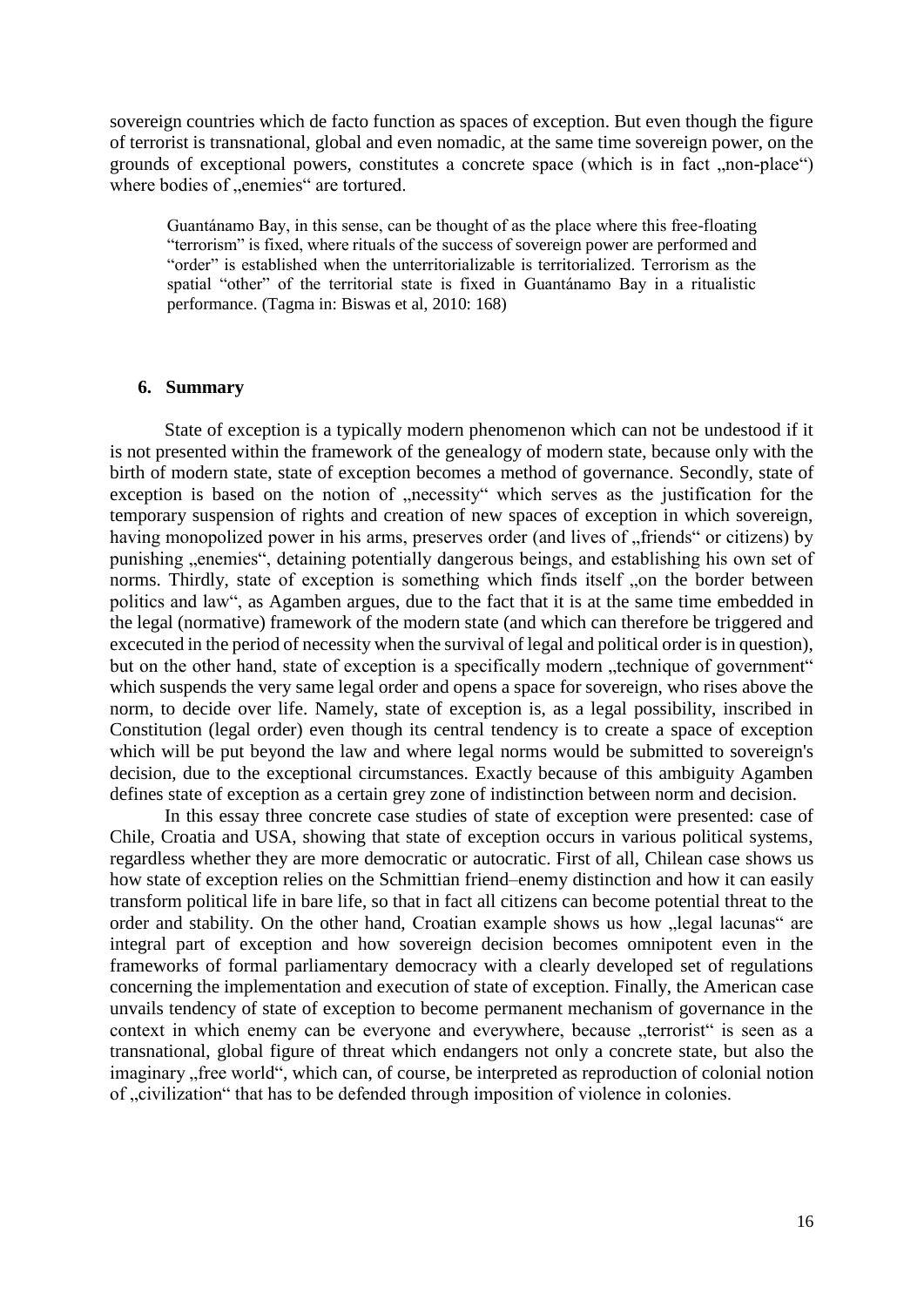# **Literature:**

- Agamben, Giorgio. 2006. *Homo sacer: suverena moć i goli život*. [Homo Sacer: Sovereign Power and Bare Life]. Zagreb: Multimedijalni institut
- Agamben, Giorgio. 2008. *Izvanredno stanje* [State of Exception]. Zagreb: Deltakont
- Augé, Marc. 1995. *Non-Places: Introduction to an Anthropology of Supermodernity*. New York: Verso
- Benjamin, Walter. 1968. *Illuminations*. New York: Schocken Books
- Biswas, Shampa et al (ed.). 2010. *International Relations and States of Exception: Margins, Peripheries, and Excluded Bodies*. London: Routledge
- Calveiro, Pilar. Spatialities of Exception, in: Schindel, Estela & Colombo, Pamela (ed.). 2014. *Space and the Memories of Violence: Landscapes of Erasure, Disappearance and Exception*. Basingstoke: Palgrave Macmillan
- *Chile's Constitution of 1980 with Amendments through 2012*. Available online: https://www.constituteproject.org/constitution/Chile\_2012.pdf
- Couso, Javier. Trying Democracy in the Shadow of an Authoritarian Legality: Chile's Transition to Democracy and Pinochet's Constitution of 1980. *Winsconsin International Law Journal*, vol. 29, no. 2 (2012), pp. 393-415
- Diken, Bülent & Laustsen, Carsten Bagge. 2005. *The Culture of Exception: Sociology facing the camp*. London: Routledge
- Hilgers, Mathieu. The historicity of the neoliberal state. *Social Anthropology/Anthropologie Sociale*, vol. 20, no. 1 (2012), pp. 80-94
- Josipović, Ivo. Uredbe za slučaj izvanredne situacije i njihov utjecaj na temeljna ljudska prava u kaznenom postupku [Decrees in the case of state of exception and their impact on human rights in criminal proceeding] in: Budak, S. (ed.). 1997. *Pravne teme*. Zagreb: Hrvatski pravni centar
- Klose, Fabian. "Source of Embarrassment". Human Rights, State of Emergency, and the Wars of Decolonization in: Hoffmann, Stefan-Ludwig (ed.). 2011. *Human Rights in the Twentieth Century*. Cambridge: Cambridge University Press, pp. 237-257
- Mumford, Lewis. 2008. *Povijest utopija* [History of Utopia]. Zagreb: Jesenski i Turk
- Neocleous, Mark. The Problem with Normality: Taking Exception to "Permanent Emergency". *Alternatives*, 31 (2006), pp. 191-213
- *Notice of September 11, 2017. Continuation of the National Emergency With Respect to Certain Terrorist Attacks*. Federal Register, vol. 82, no. 176 (September 13, 2017) https://www.federalregister.gov/documents/2017/09/13/2017-19601/continuation-ofthe-national-emergency-with-respect-to-certain-terrorist-attacks
- Omejec, Jasna. Uredbe od nužde u pravnoj teoriji [Decrees in necessity in legal theory] in: Budak, S. (ed.). 1997. *Pravne teme*. Zagreb: Hrvatski pravni centar
- Petković, Krešimir. 2013. *Država i zločin: politika i nasilje u Hrvatskoj 1990-2012.* [State and Crime: Politics and Violence in Croatia 1990-2012] Zagreb: Disput
- Rojas Corral, Hugo. Biopolitics and Homo Sacer in a Torture Center in Chile. *Revista Direito*, vo. 11, no. 1 (2015), pp. 257-276
- Schmitt, Carl. 2005. *Political Theology: Four Chapters on the Concept of Sovereignty*. Chicago: The University of Chicago Press
- Schmitt, Carl. 2007. *Politički spisi* [The Political Writings]. Zagreb: Politička kultura
- Schmitt, Carl. 2011. *Nomos zemlje u međunarodnom pravu Jus Publicum Europaeum*. [The Nomos of the Earth in the International Law of the Jus Publicum Europaeum] Beograd: Fedon
- Schmitt, Carl. 2014. *Dictatorship: From the orgin of the modern concept of sovreignty to proletarian class struggle*. Cambridge: Polity Press